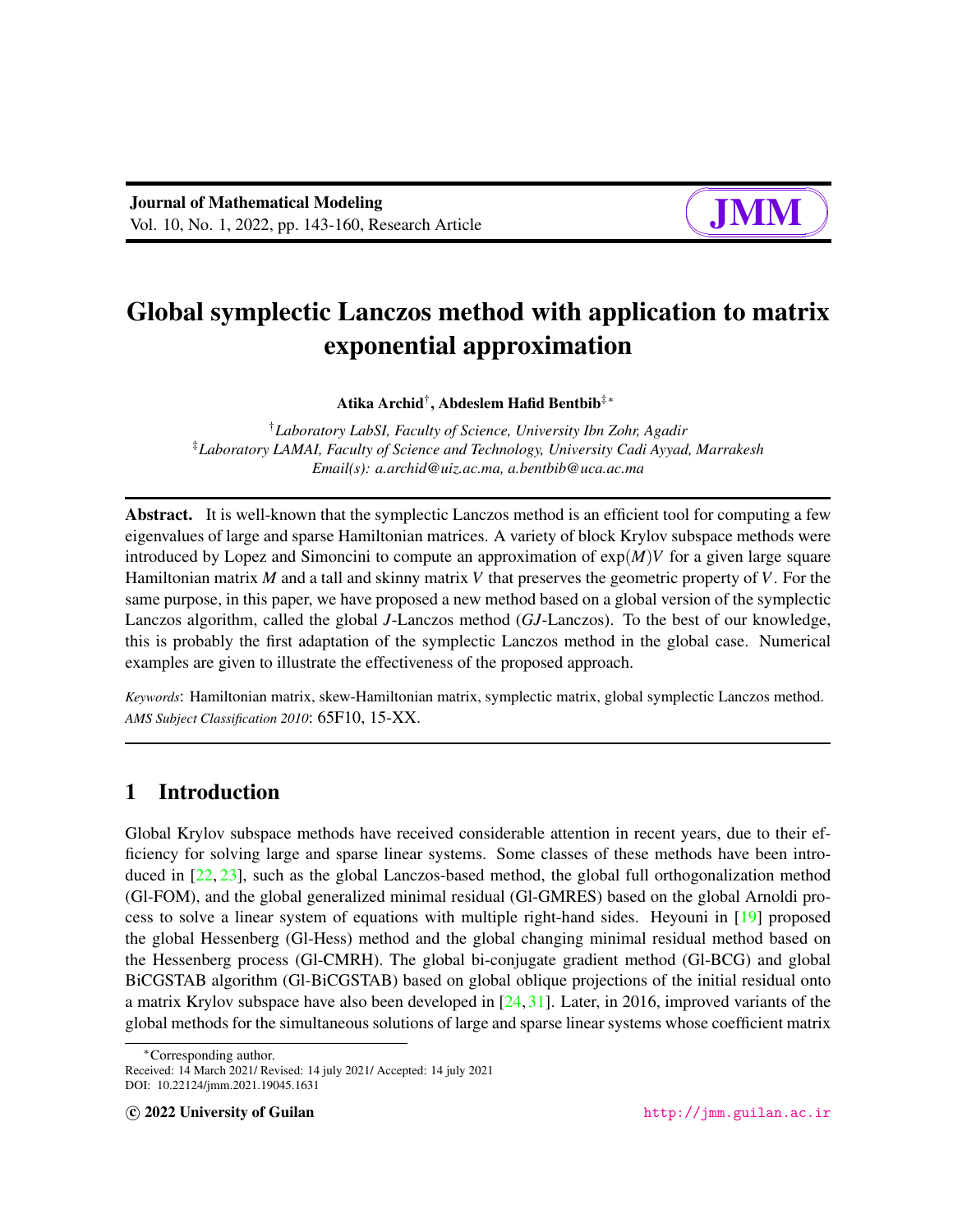is non-Hermitian were discussed in [\[30\]](#page-17-1). Other global versions of Krylov subspace methods can be found in  $[2, 11, 17-19, 25, 26, 29, 33-37]$  $[2, 11, 17-19, 25, 26, 29, 33-37]$  $[2, 11, 17-19, 25, 26, 29, 33-37]$  $[2, 11, 17-19, 25, 26, 29, 33-37]$  $[2, 11, 17-19, 25, 26, 29, 33-37]$  $[2, 11, 17-19, 25, 26, 29, 33-37]$  $[2, 11, 17-19, 25, 26, 29, 33-37]$  $[2, 11, 17-19, 25, 26, 29, 33-37]$  $[2, 11, 17-19, 25, 26, 29, 33-37]$  $[2, 11, 17-19, 25, 26, 29, 33-37]$  $[2, 11, 17-19, 25, 26, 29, 33-37]$  $[2, 11, 17-19, 25, 26, 29, 33-37]$  $[2, 11, 17-19, 25, 26, 29, 33-37]$  $[2, 11, 17-19, 25, 26, 29, 33-37]$ . In this paper, motivated by some ideas, we propose a new approach of global Krylov subspace methods. More precisely, we introduce a global version of the symplectic Lanczos algorithm (also called global *J*-Lanczos) based on a *J*-tridiagonalization procedure that reduces a large sparse  $2n \times 2n$  Hamiltonian matrix to a small  $2m \times 2m$ ,  $(m \ll n)$  Hamiltonian *J*-tridiagonal matrix in the form

| $\ast$ | $\ast$ |        |        | $\ast$ |        |        |        |  |
|--------|--------|--------|--------|--------|--------|--------|--------|--|
| $\ast$ |        |        |        |        |        |        |        |  |
|        |        |        | $\ast$ |        |        |        |        |  |
|        |        | $\ast$ | $\ast$ |        |        |        | $\ast$ |  |
| $\ast$ |        |        |        | $\ast$ | $\ast$ |        |        |  |
|        |        |        |        | $\ast$ |        |        |        |  |
|        |        |        |        |        |        |        | $\ast$ |  |
|        |        |        | $\ast$ |        |        | $\ast$ | $\ast$ |  |

.

Many applications in several engineering areas adopt the Hamiltonian structure of matrices in the numerical solution of large systems. Especially the related problems of solving Riccati algebraic equations [\[21\]](#page-16-7), such as Gerstner and Mehrmann proposed in [\[6\]](#page-15-2) an algorithm to reduce a Hamiltonian matrix to the *J*-Hessenberg Hamiltonian form based on symplectic transformations of type *QR* via an *SR* factorization with symplectic similarity transformations to solve an algebraic Riccati equation. The Hamiltonian form is also used by Lin, and Wang [\[13,](#page-16-8) [14\]](#page-16-9) to construct a *J*-Lanczos algorithm for solving large sparse Hamiltonian eigenvalue problem which arises in both continuous-time and discrete-time optimal control applications. Inspired by certain results, we have presented in this work an approach to approximate the exponential Hamiltonian matrix operator  $exp(M)V$  for a given large square Hamiltonian matrix *M* and a tall-and-skinny matrix *V* preserving the geometric property of *V* by using the proposed global *J*-Lanczos method whose corresponding orthogonalization process is shorter due to the reduction of the number of multiplications performed "matrix-vector" or "matrix-matrix" and easier to implement compared to the one used in the block *J*-Lanczos Krylov method, which makes the algorithm less costly and thus moderately increases the numerical stability. The approximation procedure for  $exp(M)V$  that preserves structural properties of the associated matrices plays an important role in several areas of applied mathematics. It can be exploited to solve systems of ordinary differential equations (ODEs) or timedependent partial differential equations (PDEs). Many researchers have been interested in the approximation of the given matrix-vector product  $exp(M)v$  and its applications, via Krylov subspace methods, for example, Friesner and his collaborators [\[15\]](#page-16-10), and Gallopoulos and Saad [\[16\]](#page-16-11) have presented some ways to apply this approximation to solve systems of ordinary differential equations.

The main difference between the standard global Lanczos method and the global *J*-Lanczos method is that the first one uses a Euclidean space structure on  $\mathbb R$  with Frobenius inner product while the second uses  $\mathbb{R}^{2n\times 2s}$  as free K-module with a Frobenius inner-like product on the ring  $\mathbb{K} = \mathbb{R}^{2\times 2}$ , to generate a *J*<sup>s</sup>-orthonormal basis of the Krylov subspace  $K_k(M, V) = span{V, MV, ..., M^{k-1}V}$  for a given 2*n*-by-2*n* Hamiltonian matrix *M* and a 2*n*-by-2*s* rectangular matrix *V* where  $s \ll n$ . The remainder of this paper is organized as follows. We start by introducing some definitions related to the *J*-structure matrices. Some basic notation and terminology are reviewed in Section [2.](#page-2-0) In Section [3,](#page-6-0) we present, in detail, our proposed approach of the global *J*-Lanczos method. To describe the process, we develop a new variant of the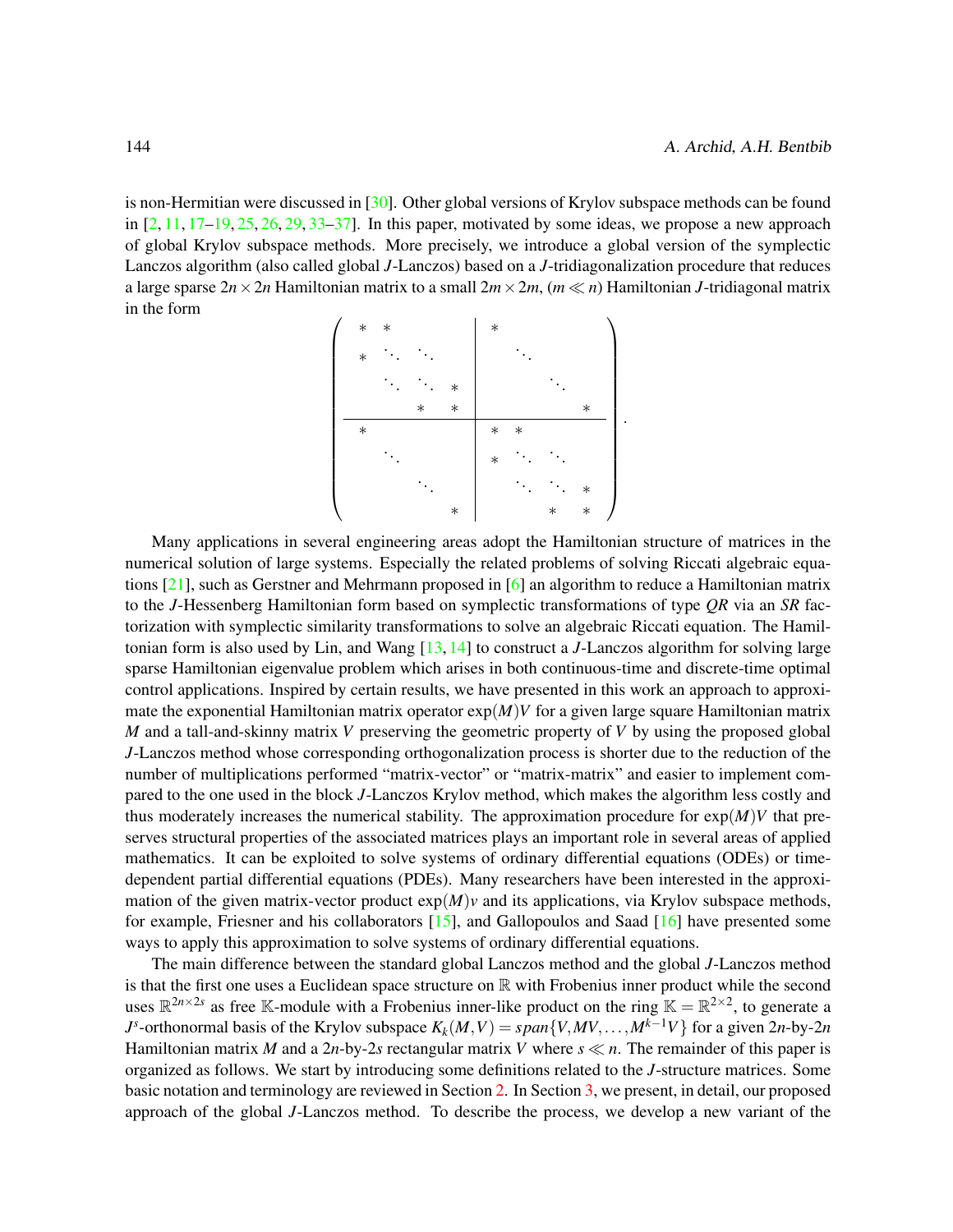symplectic normalization, which is named "the global  $J^s$ -normalization". In Section [4,](#page-10-0) we are interested in finding an approximation of exp(*M*)*V* using the proposed global *J*-Lanczos algorithm. Numerical comparisons are made with other known iterative methods in Section [5](#page-12-0) to show the performance of the method presented in this work.

### <span id="page-2-0"></span>2 Terminology, notation, and some basic facts

In this section, we present some basic concepts and notions that will be used throughout this paper. Some of the results in this paragraph are borrowed from [\[1,](#page-15-3) [3\]](#page-15-4). The *J*-transpose of any 2*n*-by-2*p* real matrix *M* is defined from the usual transpose *T* by  $M^J = J_{2p}^T M^T J_{2n} \in \mathbb{R}^{2p \times 2n}$  where the skew-symmetric matrix  $J_{2n} = \begin{pmatrix} 0_n & I_n \\ I & 0 \end{pmatrix}$  $-I_n$  0*n* ),  $I_n$  and  $0_n$  denote the  $n \times n$  identity and zero matrices, respectively. It is obvious that  $J_{2n}$  is a real orthogonal skew-symmetric matrix, that is,  $J_{2n}^{-1} = J_{2n}^T = -J_{2n}$ . We will drop the subscripts *n* and 2*n* whenever the dimension is clear from its context. Any matrix  $M \in \mathbb{R}^{2n \times 2n}$  has the explicit block structure  $M = \begin{pmatrix} A & R \\ C & A \end{pmatrix}$  $G \quad -A^T$ ), where  $A, G, R \in \mathbb{R}^{n \times n}$  and  $G = G^T$ ,  $R = R^T$  is called Hamiltonian. By a simple algebraic manipulation, we can show that a Hamiltonian matrix *M* is equivalently defined by  $M^{J} = -M$ . Similarly, a matrix  $M \in \mathbb{R}^{2n \times 2n}$  is skew-Hamiltonian if and only if  $M^{J} = M$ , and it has the form  $M = \begin{pmatrix} A & R \\ C & A \end{pmatrix}$  $G \quad A^T$ ), where  $A, G, R \in \mathbb{R}^{n \times n}$  and  $G = -G^T$ ,  $R = -R^T$ . Any matrix  $S \in \mathbb{R}^{2n \times 2p}$  satisfying  $S^T J_{2n} S = J_{2p}$  or equivalently,  $S^J S = I_{2p}$  is called a symplectic matrix.

**Proposition 1.** Let  $E_i = [e_i, e_{n+i}]$  for  $i = 1, \ldots, n$ , where  $e_i$  denotes the *i*-th unit vector of length 2n. Then

$$
E_i J_2 = J_{2n} E_i, E_i^J = E_i^T \text{ and } E_i^T E_j = \delta_{ij} I_2,
$$

*where*

$$
E_i^J = J_2^T E_i^T J_{2n} \text{ and } \delta_{ij} = \begin{cases} 1 & \text{if } i = j, \\ 0 & \text{if } i \neq j. \end{cases}
$$

*More generally, given k, s*  $\in$  *N such that n* = *ks, we define the set*  $(F_i)_{1 \leq i \leq k}$  *as* 

$$
F_i = [e_{(i-1)s+1}, e_{(i-1)s+2}, \ldots, e_{is}, e_{n+(i-1)s+1}, e_{n+(i-1)s+2}, \ldots, e_{n+is}] \in \mathbb{R}^{2n \times 2s}.
$$

*Then, we have*

$$
F_iJ_{2s}=J_{2n}F_i, F_i^J=F_i^T \text{ and } F_i^T F_j=\delta_{ij}I_{2s},
$$

*where*

$$
F_i^J = J_{2s}^T F_i^T J_{2n} \text{ and } \delta_{ij} = \begin{cases} 1, & \text{if } i = j, \\ 0, & \text{if } i \neq j. \end{cases}
$$

**Proposition 2.** Any matrix  $\tilde{U} \in \mathbb{R}^{2n \times 2s}$  can be uniquely expressed as a finite linear combination of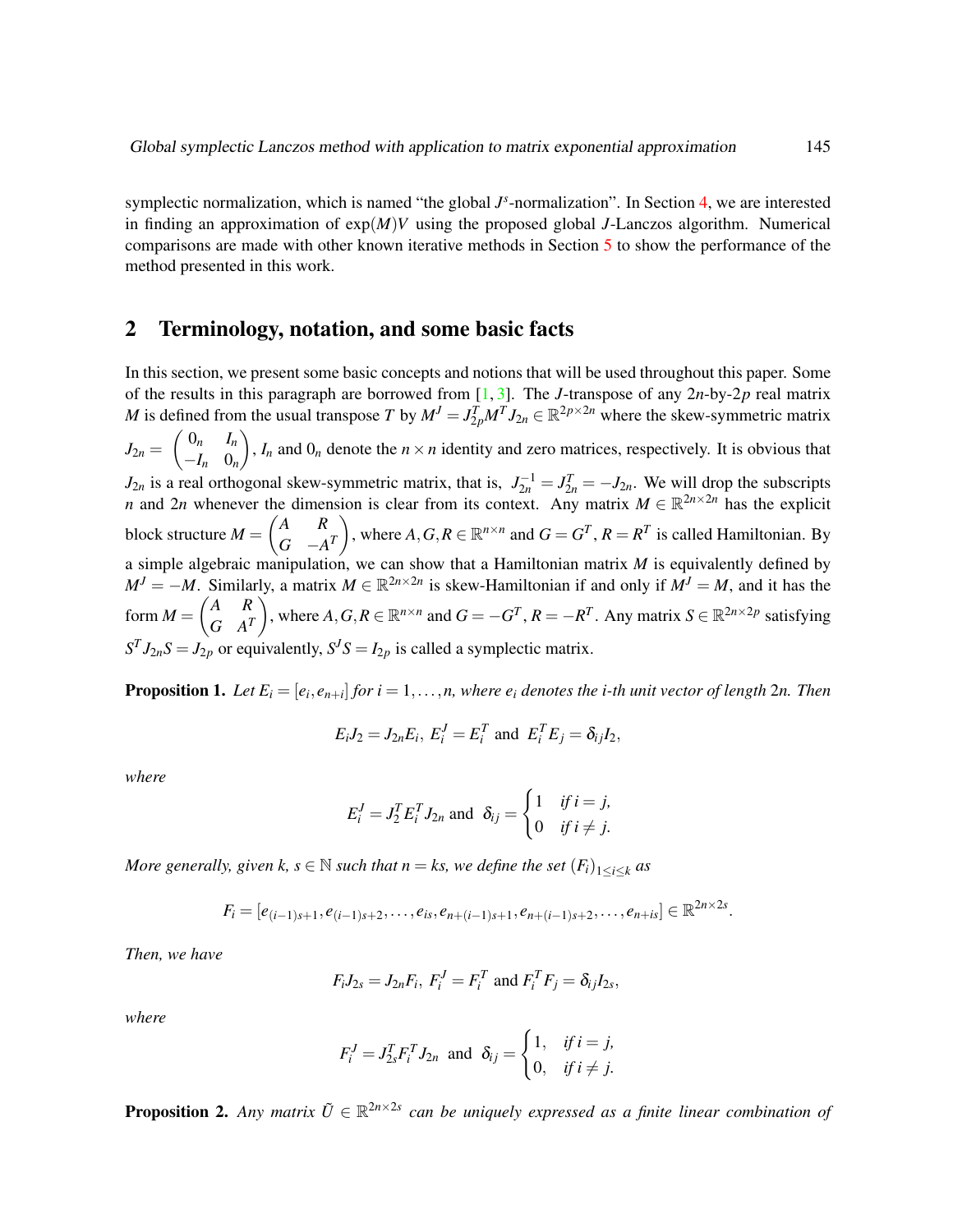$(F_i)_{1 \leq i \leq k}$ , in form  $\tilde{U} = \sum_{i=1}^k F_i U_i$ , with

|         | $u_{(i-1)s+1,1}$ $u_{(i-1)s+1,s}$ |          |                             | $u_{(i-1)s+1,s+1}$   |          | $\cdots$ $u_{(i-1)s+1,2s}$   |                                   |
|---------|-----------------------------------|----------|-----------------------------|----------------------|----------|------------------------------|-----------------------------------|
|         |                                   |          |                             |                      |          |                              |                                   |
| $U_i =$ | $u_{is,1}$                        | $\cdots$ | $u_{is,s}$                  | $u_{is,s+1}$         | $\cdots$ | $u_{is,2s}$                  | $\in \mathbb{R}^{2s \times 2s}$ . |
|         | $u_{n+(i-1)s+1,1}$                |          | $\cdots$ $u_{n+(i-1)s+1,s}$ | $u_{n+(i-1)s+1,s+1}$ |          | $\cdots$ $u_{n+(i-1)s+1,2s}$ |                                   |
|         |                                   |          |                             |                      |          |                              |                                   |
|         | $u_{n+is,1}$                      | $\cdots$ | $u_{n+is,s}$                | $u_{n+is,s+1}$       | $\cdots$ | $u_{n+is,2s}$                |                                   |

**Proposition 3.** Let M be a 2n-by-2n real matrix, where  $n = ks$  with  $k, s \in \mathbb{N}$ . Then M can be represented  $i$ *uniquely as*  $M = \sum_{i=1}^{k} \sum_{j=1}^{k} F_{i}M_{ij}F_{j}^{T}$ *, where*  $M_{ij} \in \mathbb{R}^{2s \times 2s}$  *is given by* 

| $m_{(i-1)s+1,(j-1)s+1}$   | $\cdots$ | $m_{(i-1)s+1,js}$   | $m_{(i-1)s+1,n+(j-1)s+1}$   | $\cdots$ | $m_{(i-1)s+1,n+js}$   |  |
|---------------------------|----------|---------------------|-----------------------------|----------|-----------------------|--|
|                           |          |                     |                             |          |                       |  |
| $m_{is,(j-1)s+1}$         | $\cdots$ | $m_{is,js}$         | $m_{is,n+(j-1)s+1}$         | $\cdots$ | $m_{is,n+js}$         |  |
| $m_{n+(i-1)s+1,(j-1)s+1}$ | $\cdots$ | $m_{n+(i-1)s+1,js}$ | $m_{n+(i-1)s+1,n+(j-1)s+1}$ | $\cdots$ | $m_{n+(i-1)s+1,n+js}$ |  |
|                           |          |                     |                             |          |                       |  |
| $m_{n+is,(j-1)s+1}$       | $\cdots$ | $m_{n+is,js}$       | $m_{n+is,n+(j-1)s+1}$       | $\cdots$ | $m_{n+is,n+js}$       |  |

**Proposition 4.** A matrix M given by  $M =$ *k* ∑ *i*=1 *k* ∑ *j*=1  $F_{i}M_{ij}F_{j}^{T}$  is Hamiltonian (respectively, skew-Hamiltonian)  $if M_{ij}^J = -M_{ji}$  (respectively,  $M_{ij}^J = M_{ji}$ ).

*Proof.* This result is obvious since  $M^{J} = \sum_{k=1}^{k} M^{J}$ *k*  $\sum_{j=1}^{\infty} F_i M_{ji}^J F_j^T$ .  $\Box$  $\sum_{i=1}$ 

**Definition 1.** A matrix  $M = \sum_{k=1}^{k}$ ∑ *i*=1 *k*  $\sum_{j=1}^{\infty} F_i M_{ij} F_j^T \in \mathbb{R}^{2n \times 2n}$  is called in block upper J-triangular form if  $M_{ij} =$  $0_{2s}$  for  $i > j$  and  $M_{ii}$  is upper triangular. It is called in block J-Hessenberg form if  $M_{ij} = 0_{2s}$  for  $i > j + 1$ , *and in block J-tridiagonal form if*  $M_{ij} = 0_{2s}$  *when i* < *j* − 1 *or i* > *j* + 1*.* 

Remark 1. *A Hamiltonian block J-Hessenberg matrix is in block J-tridiagonal form.*

Let us now define and give some properties of what we will call the  $J^s$ -diamond product  $\diamond_{J^s}$  and the *s*-star product ∗<sub>*s*</sub> that we will use to describe our approach to the global *J*-Lanczos method. Note that the *s*-star product is used here instead of the Kronecker product only for notational convenience.

**Definition 2.** (s-star product) For a given s, let  $X = [X_1, X_2, \ldots, X_k] \in \mathbb{R}^{n \times ks}$ , where the blocks  $X_i$  for  $1 \leq i \leq k$  $i \leq k$  are  $n \times s$  matrices, and let  $v$  be a vector in  $\mathbb{R}^k$ . Then the s-star product of  $X$  and  $v$ , which we denote *by X* ∗*<sup>s</sup>* ν*, is defined as follows*

$$
X *_s v = \sum_{i=1}^k v_i X_i.
$$

*Given now a matrix*  $H \in \mathbb{R}^{k \times r}$ , the  $*_s$ -product of H and X is defined by

$$
X *_{s} H = [X *_{s} H(:,1), X *_{s} H(:,2), \ldots, X *_{s} H(:,r)],
$$

*where*  $H(:,i)$  *denotes the i-th column of H.*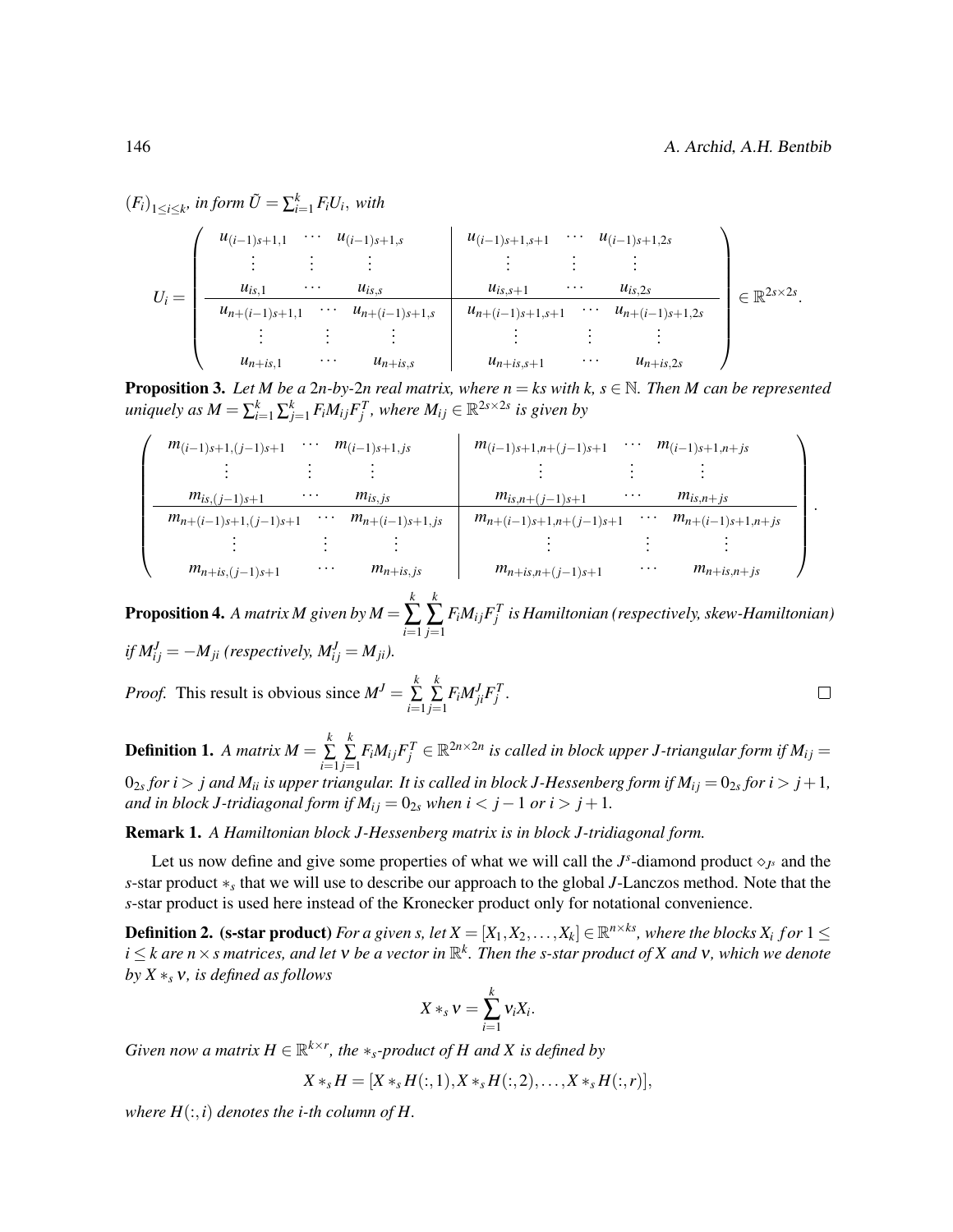Remark 2. *It can be readily verified that*

$$
X *_s v = X(v \otimes I_s),
$$
  

$$
X *_s H = X(H \otimes I_s),
$$

*where the symbol* ⊗ *denotes the Kronecker product.*

**Proposition 5.** Let  $A, B \in \mathbb{R}^{n \times k_s}$ ,  $H \in \mathbb{R}^{k \times r}$ ,  $G \in \mathbb{R}^{r \times t}$  and let  $\alpha \in \mathbb{R}$ . Then we have the following *properties:*

<span id="page-4-0"></span>
$$
(A + B) *_{s} H = A *_{s} H + B *_{s} H,
$$
  
\n
$$
A *_{s} (\alpha H) = \alpha (A *_{s} H),
$$
  
\n
$$
(A *_{s} H) *_{s} G = A *_{s} (HG).
$$
\n(1)

The main ingredient to describe our method is the  $J^s$ -diamond product  $\diamond_{J^s}$  which we define below and then give some interesting properties.

**Definition 3.** (*J*<sup>s</sup>-diamond product) For a given s, let  $U = [U_1, U_2] \in \mathbb{R}^{2n \times 2s}$  and  $V = [V_1, V_2] \in \mathbb{R}^{2n \times 2s}$ *where*  $U_i$  *and*  $V_i$  *are*  $2n \times s$  *matrices, for*  $i = 1, 2$ . *The*  $J^s$ -diamond product of U and V denoted  $V \diamond_{J^s} U$  is *defined by*

$$
V \diamond_{J^s} U = \begin{pmatrix} -tr(V_2^T J U_1) & -tr(V_2^T J U_2) \\ tr(V_1^T J U_1) & tr(V_1^T J U_2). \end{pmatrix}
$$

**Remark 3.** *1*)  $U \diamond_{J^s} U = tr(U_1^T J U_2) I_2$ .

*2) If*  $s = 1$ *, assuming that*  $U = [u_1 \ u_2]$  *and*  $V = [v_1 \ v_2] \in \mathbb{R}^{2n \times 2}$ *, the J<sup>s</sup>-diamond product*  $V \diamond_{J^s} U$  *is nothing else than the matrix product VJU. Indeed,*

$$
V \diamond_{J^s} U = \begin{pmatrix} -v_2^T J u_1 & -v_2^T J u_2 \\ v_1^T J u_1 & v_1^T J u_2 \end{pmatrix}
$$
  
=  $J^T V^T J U$   
=  $V^J U$ .

**Proposition 6.** Let  $A = [A_1, A_2, \ldots, A_{2p}] \in \mathbb{R}^{2n \times 2ps}$  and  $B = [B_1, B_2, \ldots, B_{2l}] \in \mathbb{R}^{2n \times 2ls}$ , where  $A_i$  and  $B_j$ *are blocks of size*  $2n \times s$ , *for*  $1 \le i \le 2p$  *and*  $1 \le j \le 2l$ . Then, the *J*<sup>s</sup>-diamond product  $A \diamond_{J^s} B$  is the 2*p-by-*2*l real matrix given by*

$$
A \diamond_{J^s} B = \sum_{i=1}^p \sum_{j=1}^l E_i \begin{pmatrix} -tr(A_{p+i}^T J B_j) & -tr(A_{p+i}^T J B_{l+j}) \\ tr(A_i^T J B_j) & tr(A_i^T J B_{l+j}) \end{pmatrix} E_j^T.
$$

Note that  $E_i = [e_i, e_{p+i}]$  for  $i = 1, ..., p$  and  $E_j = [e_j, e_{l+j}]$  for  $j = 1, ..., l$ , where  $e_i$ ,  $e_{p+i}$  denote the i-th *and*  $(p+i)$ -th unit vector of length 2p, respectively, and  $e_j$ ,  $e_{l+j}$  correspond to the j-th and  $(l+j)$ -th *unit vector of length* 2*l, respectively.*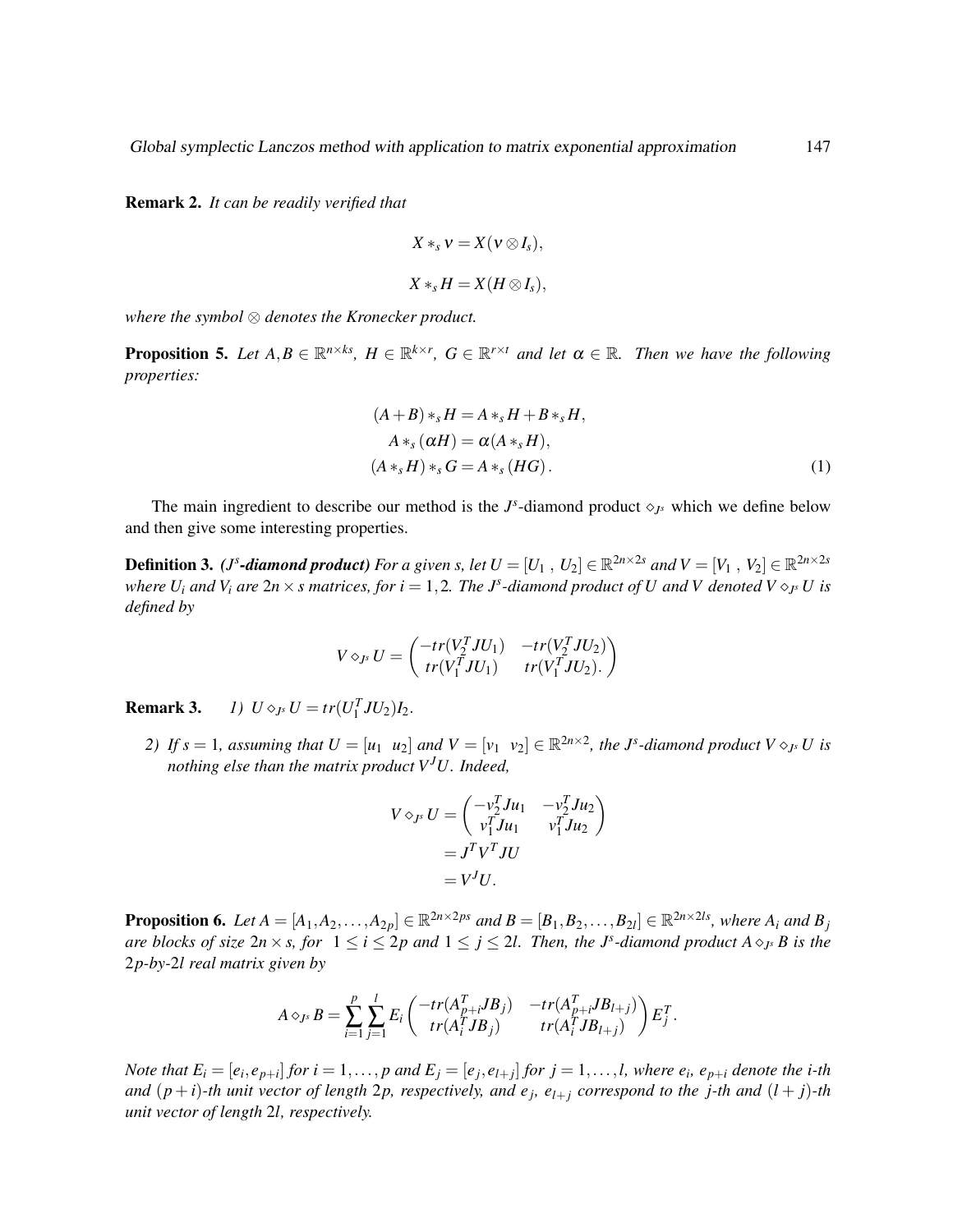Lemma 1. *According to the definition of the J<sup>s</sup> -diamond product, we have*

$$
A \diamond_{J^s} B = \sum_{i=1}^p \sum_{j=1}^l E_i \left( [A_i, A_{p+i}] \diamond_{J^s} [B_j, B_{l+j}] \right) E_j^T.
$$

*Moreover, it is easy to see that*

<span id="page-5-5"></span><span id="page-5-4"></span>
$$
(A \diamond_{J^s} B)^J = B \diamond_{J^s} A. \tag{2}
$$

**Proposition 7.** Let  $A \in \mathbb{R}^{2n \times 2ps}$ ,  $B, C \in \mathbb{R}^{2n \times 2ls}$  and let  $\alpha \in \mathbb{R}$ . It's easy to prove that

$$
A \diamond_{J^s} (B + C) = A \diamond_{J^s} B + A \diamond_{J^s} C,
$$
  
\n
$$
A \diamond_{J^s} (\alpha B) = \alpha (A \diamond_{J^s} B).
$$
\n(3)

**Proposition 8.** Let  $A = [A_1, A_2, \ldots, A_{2p}] \in \mathbb{R}^{2n \times 2ps}$  and  $B = [B_1, B_2, \ldots, B_{2l}] \in \mathbb{R}^{2n \times 2ls}$ , where  $A_i$  and *B*<sub>*j*</sub> are  $2n \times s$  matrices, for  $1 \le i \le 2p$  and  $1 \le j \le 2l$ , respectively, and let  $v \in \mathbb{R}^{2l \times 2}$ ,  $G \in \mathbb{R}^{2p \times 2r}$ ,  $H \in \mathbb{R}^{2l \times 2t}$  and  $M \in \mathbb{R}^{2n \times 2n}$ . Then we have the following relations

$$
A \diamond_{J^s} (B *_s v) = (A \diamond_{J^s} B)v,
$$
\n(4)

$$
A \diamond_{J^s} (B *_s H) = (A \diamond_{J^s} B)H, \tag{5}
$$

<span id="page-5-3"></span><span id="page-5-2"></span><span id="page-5-1"></span><span id="page-5-0"></span>
$$
(MA)\diamond_{J^s} B = A\diamond_{J^s} (M^J B),\tag{6}
$$

$$
(A *_{s} G) \diamond_{J^{s}} (B *_{s} H) = G^{J} (A \diamond_{J^{s}} B) H,
$$
\n<sup>(7)</sup>

*where the superscript J refers to the J-transpose.*

*Proof.* Formulas [\(4\)](#page-5-0), [\(5\)](#page-5-1) and [\(6\)](#page-5-2) are easy to get. However, formula [\(7\)](#page-5-3) can be proved using formulas [\(2\)](#page-5-4), [\(5\)](#page-5-1) and [\(6\)](#page-5-2).  $\Box$ 

In the following, we define the orthogonality and the normalization on  $\mathbb{R}^{2n \times 2s}$  in the global symplectic context.

**Definition 4.** For a given s, let  $U = [U_1, U_2]$  and  $V = [V_1, V_2]$  be two  $2n \times 2s$  matrices, with  $U_i, V_i \in$  $\mathbb{R}^{2n \times s}$  for  $i = 1, 2$ *. Then,* 

- *1) U* and *V* are *J*<sup>*s*</sup>-orthogonal if their inner-like product  $V \circ_{J^s} U = 0_{2 \times 2}$ .
- 2) *V* is said to be  $J^s$ -normed if  $V \diamond_{J^s} V = I_2$ .
- *3) U* is said non-isotropic if  $tr(U_1^T J U_2) \neq 0$ .

<span id="page-5-6"></span>**Lemma 2.** (Global *J*<sup>s</sup>-normalization) *Let*  $U = [U_1, U_2] \in \mathbb{R}^{2n \times 2s}$  *be a non-isotropic matrix (i.e.*  $tr(U_1^T J U_2) \neq 0$ ;  $U_i \in \mathbb{R}^{2n \times s}$  for  $i = 1, 2$ ). The  $2n \times 2s$  matrix  $V = U *_{s} C^{-1}$ , where

$$
C = \begin{cases} \sqrt{\alpha}I_2, & \text{if } \alpha > 0, \\ \sqrt{-\alpha}\begin{pmatrix} 1 & 0 \\ 0 & -1 \end{pmatrix}, & \text{if } \alpha < 0, \end{cases} \quad \text{with } \alpha = tr(U_1^T J U_2), \tag{8}
$$

*is called the J<sup>s</sup>-normalized matrix associated to U, which satisfies*  $V \otimes_{J^s} V = I_2$ *. The 2-by-2 diagonal matrix C is called the global*  $J^s$ *-norm of*  $U$  *and verifies*  $U \diamond_{J^s} U = C^J C = \alpha I_2$ *.*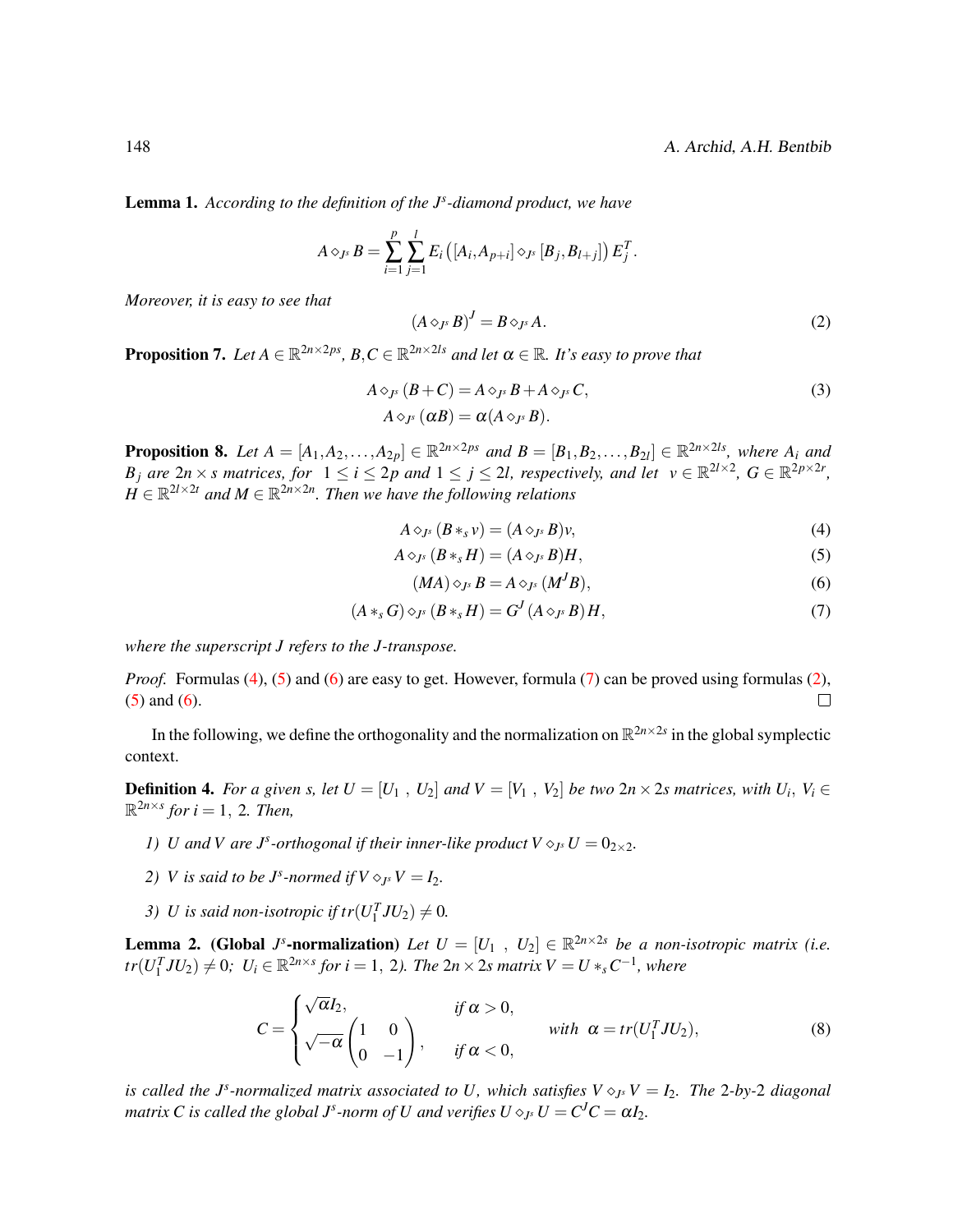*Proof.* Since  $U \diamond_{J^s} U = C^J C = \alpha I_2$ , and using formula [\(7\)](#page-5-3), we have

$$
V \diamond_{J^s} V = (U *_{s} C^{-1}) \diamond_{J^s} (U *_{s} C^{-1})
$$
  
=  $C^{-J} (U \diamond_{J^s} U) C^{-1}$   
=  $I_2$ .

**Proposition 9.** If  $V = [V_1, V_2] \in \mathbb{R}^{2n \times 2s}$  is a symplectic matrix, then  $V \diamond_{J^s} V = sI_2$  (i.e.  $\frac{1}{\sqrt{2\pi}}$ *s V is J<sup>s</sup> -normed).*

*Proof.* Since *V* is symplectic, we have

$$
V^{J}V = \begin{pmatrix} -V_{2}^{T}JV_{1} & -V_{2}^{T}JV_{2} \\ V_{1}^{T}JV_{1} & V_{1}^{T}JV_{2} \end{pmatrix} = I_{2s},
$$

which implies that

$$
V \diamond_{J^s} V = \begin{pmatrix} -tr(V_2^T J V_1) & -tr(V_2^T J V_2) \\ tr(V_1^T J V_1) & tr(V_1^T J V_2) \end{pmatrix} = sI_2.
$$

## <span id="page-6-0"></span>3 Global *J*-Lanczos method

In this section, we propose a global version of the symplectic Lanczos method that relies on simple recurrence formulas based on the global  $J^s$ -normalization defined above. In the following, the dimension of the elements of the basis  $(E_i)_{1 \leq i \leq n}$  and  $(F_i)_{1 \leq i \leq k}$  are given according to the context. In analogy to the standard Lanczos, the scheme proposed here is that for a given Hamiltonian matrix  $M \in \mathbb{R}^{2n \times 2n}$ , we construct a *J*<sup>*s*</sup>-orthonormal basis  $Q_k = [q_1, \ldots, q_k, q_{k+1}, \ldots, q_{2k}] \in \mathbb{R}^{2n \times 2ks}$  ( $k \le n$ ) of the Krylov subspace  $K_k(M, V) = span{V, MV, ..., M^{k-1}V}$ , where the matrix  $V \in \mathbb{R}^{2n \times 2s}$  is such that  $s \ll n$ . The column blocks  $q_i$  for  $i = 1, ..., 2k$  are in  $\mathbb{R}^{2n \times s}$ . We also construct the 2*k*-by-2*k* Hamiltonian *J*-tridiagonal matrix  $H_k$  satisfying the global symplectic Lanczos relationship  $MQ_k = Q_k *_s H_k + (V_{k+1} *_s C_k) F_{k+1}^T$ , where  $V_{k+1} \in \mathbb{R}^{2n \times 2s}$  is J<sup>s</sup>-orthogonal to  $Q_k$  (i.e.,  $Q_k \circ_{J^s} V_{k+1} = 0_{2k \times 2}$ ). Note that the reduced matrix  $H_k$  remains Hamiltonian and has the following *J*-tridiagonal form

*H<sup>k</sup>* = *a*<sup>1</sup> *c*<sup>1</sup> *b*<sup>1</sup> *a*<sup>2</sup> *c*<sup>2</sup> . . . . . . . . . . . . . . . *ck*−<sup>1</sup> *bk*−<sup>1</sup> *a<sup>k</sup>* β1 β2 . . . . . . β*k* γ1 γ2 . . . . . . γ*k* −*a*<sup>1</sup> −*b*<sup>1</sup> −*c*<sup>1</sup> −*a*<sup>2</sup> −*b*<sup>2</sup> . . . . . . . . . . . . . . . −*bk*−<sup>1</sup> −*ck*−<sup>1</sup> −*a<sup>k</sup>* , (9)

with  $\gamma_i$ ,  $\beta_i$ ,  $a_i$ ,  $b_i$ ,  $c_i$ ,  $\in \mathbb{R}$ , where  $b_i \neq 0$  and  $c_i \neq 0$  for  $i = 1, ..., k$ .

 $\Box$ 

 $\Box$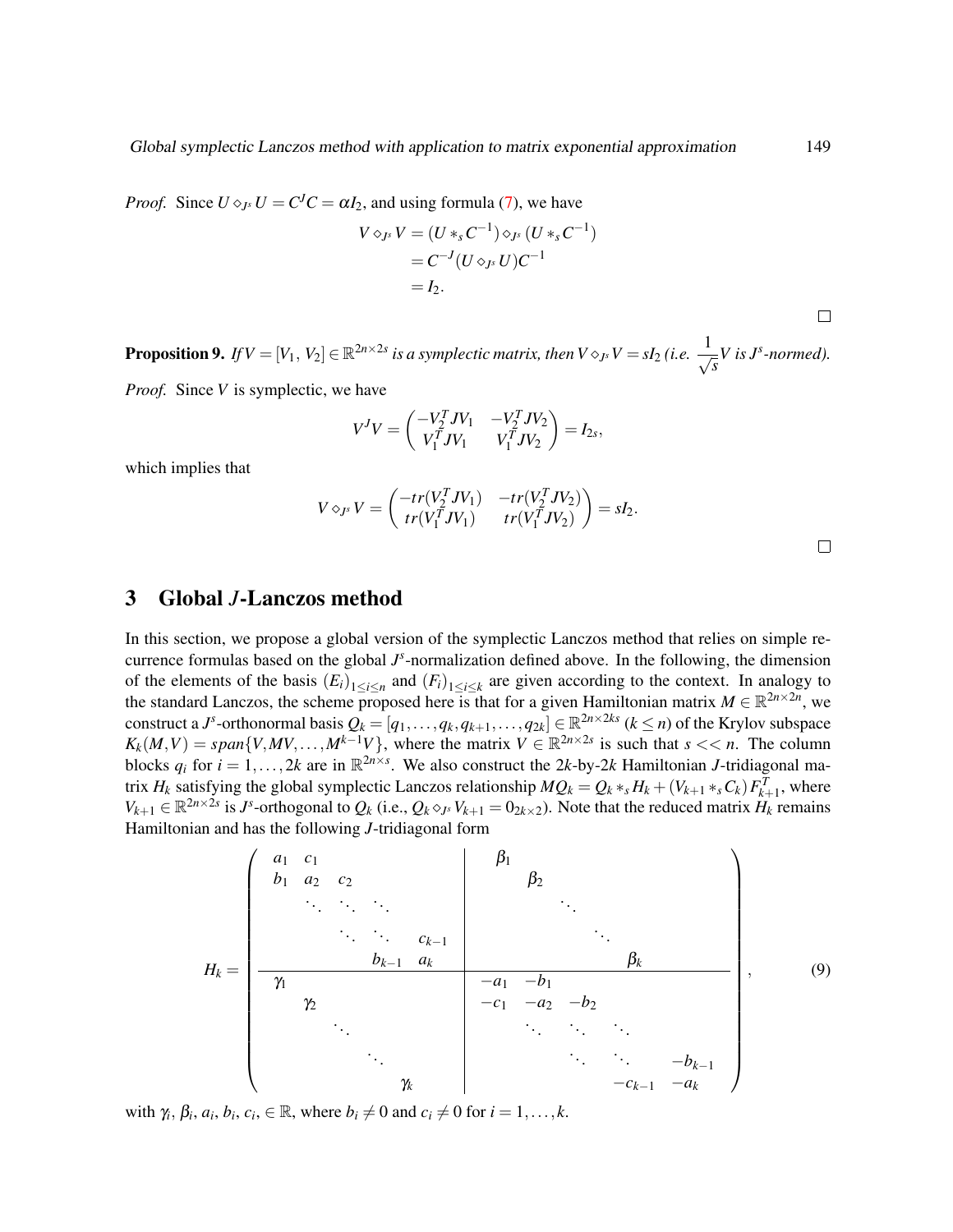#### 3.1 Global *J*-Lanczos process

We start by identifying on both sides of the equality  $MQ_k = Q_k *_{s} H_k + (V_{k+1} *_{s} C_k) F_{k+1}^T$ , the *i*-th and  $(k+i)$ -th *s*-block columns  $q_i$  and  $q_{k+i}$ , respectively. Then we get, for  $i = 1, ..., k$ ,

<span id="page-7-0"></span>
$$
\begin{cases}\nMq_i = c_{i-1}q_{i-1} + a_iq_i + b_iq_{i+1} + \gamma_iq_{k+i}, \\
Mq_{k+i} = \beta_iq_i - b_{i-1}q_{k+i-1} - a_iq_{k+i} - c_iq_{k+i+1}.\n\end{cases} (10)
$$

Note that  $b_0 = 0$  and  $c_0 = 0$ . The *J*<sup>s</sup>-orthonormality of the matrix  $Q_k$  which is expressed by

$$
Q_k \diamond_{J^s} Q_k = \sum_{i=1}^k \sum_{j=1}^k E_i \begin{pmatrix} -tr(q_{k+i}^T J q_j) & -tr(q_{k+i}^T J q_{k+j}) \\ tr(q_i^T J q_j) & tr(q_i^T J q_{k+j}) \end{pmatrix} E_j^T = I_{2k},
$$

leads to  $tr(q_i^T Jq_{k+i}) = 1$  for all  $i = 1,...k$ , while the other traces are equal to zero. Using equations [\(3\)](#page-5-5) and  $(5)$ , we find

$$
Q_k \diamond_{J^s} MQ_k = Q_k \diamond_{J^s} (Q_k *_s H_k + (V_{k+1} *_s C_k) F_{k+1}^T) = H_k.
$$

Therefore, the coefficients  $a_i$ ,  $\gamma_i$  and  $\beta_i$  can be determined as follows,

$$
\begin{cases}\na_i = -tr(q_{k+i}^T J M q_i), \\
\beta_i = -tr(q_{k+i}^T J M q_{k+i}), & \text{for } i = 1, \dots, k. \\
\gamma_i = tr(q_i^T J M q_i), & \text{otherwise}\n\end{cases}
$$

On the other hand, if we combine the two equations of system  $(10)$  $(10)$ , we obtain

$$
M[q_i, q_{k+i}] = [q_{i-1}, q_{k+i-1}] *_{s} \underbrace{\binom{c_{i-1}}{0} \underbrace{-b_{i-1}}_{h_{i-1,i}}}_{h_{i-1,i}} + [q_i, q_{k+i}] *_{s} \underbrace{\binom{a_i}{\gamma_i} \underbrace{-a_i}_{h_{i,i}}}_{h_{i,i}} + [q_{i+1}, q_{k+i+1}] *_{s} \underbrace{\binom{b_i}{0} \underbrace{-c_i}_{h_{i+1,i}}}. \tag{11}
$$

Setting

<span id="page-7-1"></span>
$$
\begin{cases} V_{i-1} = [q_{i-1}, q_{k+i-1}], \\ V_i = [q_i, q_{k+i}], \\ V_{i+1} = [q_{i+1}, q_{k+i+1}], \end{cases}
$$

and

$$
\begin{cases}\nT_i = h_{i,i} = \begin{pmatrix} a_i & \beta_i \\ \gamma_i & -a_i \end{pmatrix}, \\
C_i = h_{i+1,i} = -h_{i,i+1}^J = \begin{pmatrix} b_i & 0 \\ 0 & -c_i \end{pmatrix}.\n\end{cases}\n\tag{12}
$$

The relation  $(11)$  can thus be reformulated as follows

$$
MV_i = -V_{i-1} *_{s} C_{i-1}^{J} + V_i *_{s} T_i + V_{i+1} *_{s} C_i.
$$

The main steps of the global *J*-Lanczos algorithm can be illustrated as follows.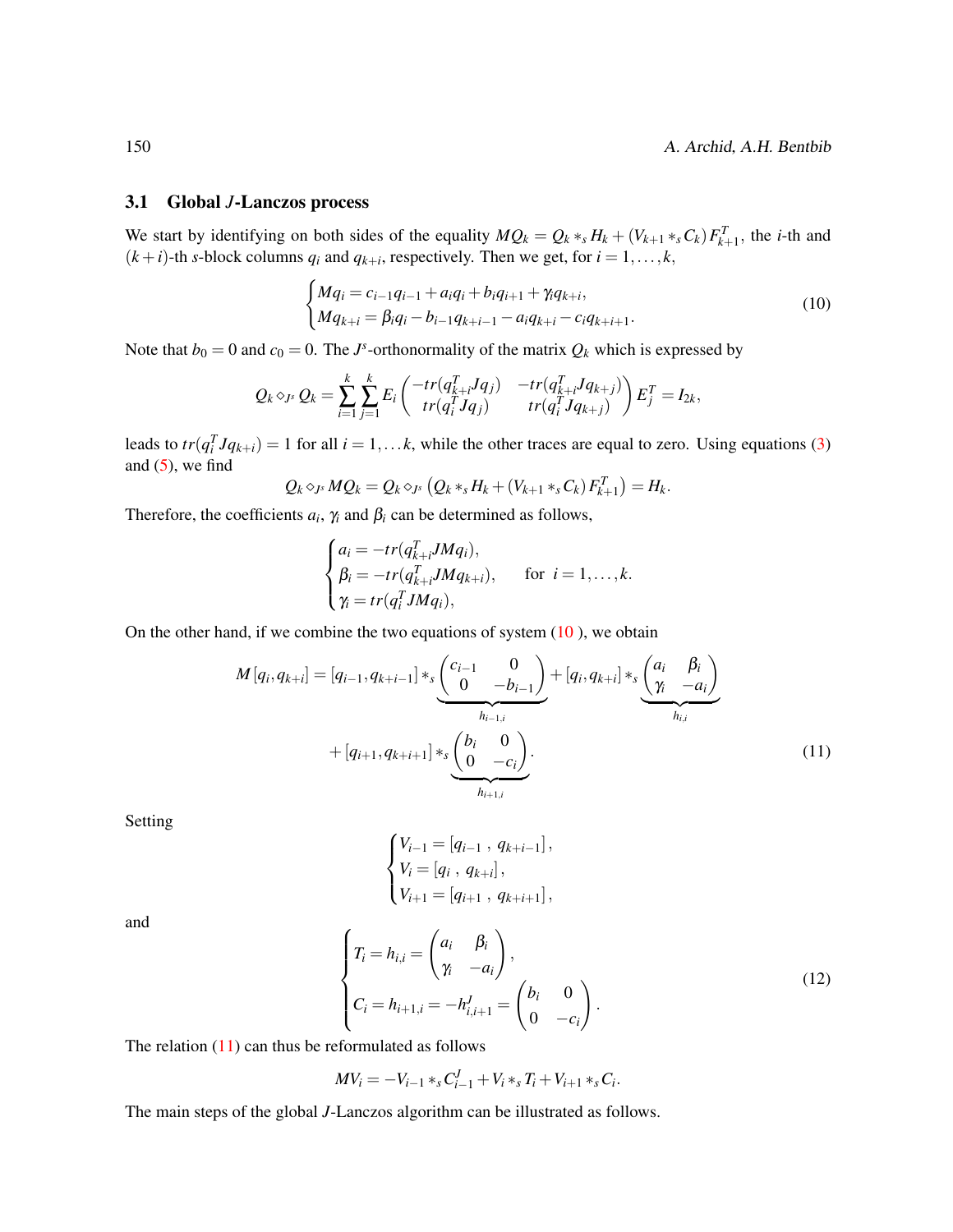### <span id="page-8-0"></span>Algorithm 1 The global *J*-Lanczos method (*GJ*-Lanczos)

**Input:** A Hamiltonian matrix  $M \in \mathbb{R}^{2n \times 2n}$  and a *J*<sup>*s*</sup>-normed matrix  $V_1 = [q_1, q_{k+1}] \in \mathbb{R}^{2n \times 2s}$  (i.e.  $V_1 \diamond_{J^s}$ *V*<sub>1</sub> = *I*<sub>2</sub>) with *k* << *n* and *q*<sub>1</sub>, *q*<sub>*k*+1</sub>  $\in \mathbb{R}^{2n \times s}$ . **Output:** The *J*<sup>s</sup>-orthonormal matrix  $Q_k = [q_1, \ldots, q_k, q_{k+1}, \ldots, q_{2k}] \in \mathbb{R}^{2n \times 2ks}$  and the Hamiltonian *J*tridiagonal matrix  $H_k \in \mathbb{R}^{2k \times 2k}$  such that  $\overline{Q_k} \diamond_{J^s} M \overline{Q_k} = H_k$ . **Initialize:**  $V_0 = 0_{2n \times 2s}$ ,  $h_{0,1} = C_0 = 0_{2 \times 2}$ , **for**  $i = 1, 2, ..., k$  **do**  $h_{i,i} = T_i = V_i \diamond_{J^s} MV_i$  $\Lambda_i = MV_i + V_{i-1} *_{s} C^{J}_{i-1} - V_i *_{s} T_i.$ Global  $J^s$ -Normalization step (see, lemma [2\)](#page-5-6)  $\int \Lambda_i = V_{i+1} *_{s} C_i$ *with*  $[q_{i+1}, q_{k+i+1}] = V_{i+1}$  *and*  $h_{i+1,i} = -h_{i,i+1}^J = C_i$ . end for Set  $Q_k = \sum_{k=1}^{k}$  $\sum_{i=1}^k V_i F_i^T$  and  $H_k = \sum_{j=1}^k$ ∑ *j*=1 min(*j*+1,*k*) ∑ *i*=max(*j*−1,1)  $E_i h_{ij} E_j^T$ .

Remark 4. *It should be noted that the algorithm outlined above may suffer from breakdown if the matrix* Λ*i is isotropic at a certain step i. Otherwise, the basis generated by this algorithm is J<sup>s</sup> -orthonormal* which means that  $Q_k \diamond_{J^s} Q_k = I_{2k}$ . This comes from the fact that, by construction,  $V_i \diamond_{J^s} V_j = \delta_{i,j} I_2$  for  $i, j = 1, \ldots k$ , where

$$
\delta_{i,j} = \begin{cases} 1, & if j = i, \\ 0, & if j \neq i, \end{cases}
$$

#### *denotes Kronecker's symbol.*

The results presented in the following lemma will be useful later to derive some basic relations of our new method.

<span id="page-8-2"></span>Lemma 3. Suppose  $Q_k = [q_1, \ldots, q_k, q_{k+1}, \ldots, q_{2k}] \in \mathbb{R}^{2n \times 2ks}$ , and  $H_k \in \mathbb{R}^{2k \times 2k}$  are defined as above, and  $let V \in \mathbb{R}^{2n \times 2s}$ *. Then* 

<span id="page-8-1"></span>
$$
Q_k \diamond_{J^s} (V F_i^T) = (Q_k \diamond_{J^s} V) E_i^T,
$$
\n
$$
(Q_k \cdot H_k) F_k = Q_k \cdot (H_k F_k)
$$
\n
$$
(1.1)
$$

<span id="page-8-3"></span>
$$
(Q_k *_s H_k)F_i = Q_k *_s (H_k E_i). \tag{14}
$$

*Proof.* It is obvious,  $F_i = E_i \otimes I_s$ , which gives

$$
Q_k \diamond_{J^s} (V F_i^T) = Q_k \diamond_{J^s} (V (E_i^T \otimes I_s)),
$$
  
=  $Q_k \diamond_{J^s} (V *_s E_i^T),$   
=  $(Q_k \diamond_{J^s} V) E_i^T.$ 

On the other hand, we have

$$
(Q_k *_s H_k)F_i = (Q_k(H_k \otimes I_s))F_i,
$$
  
= Q\_k((H\_k \otimes I\_s)F\_i),  
= Q\_k((H\_k E\_i) \otimes I\_s),  
= Q\_k \*\_s (H\_k E\_i).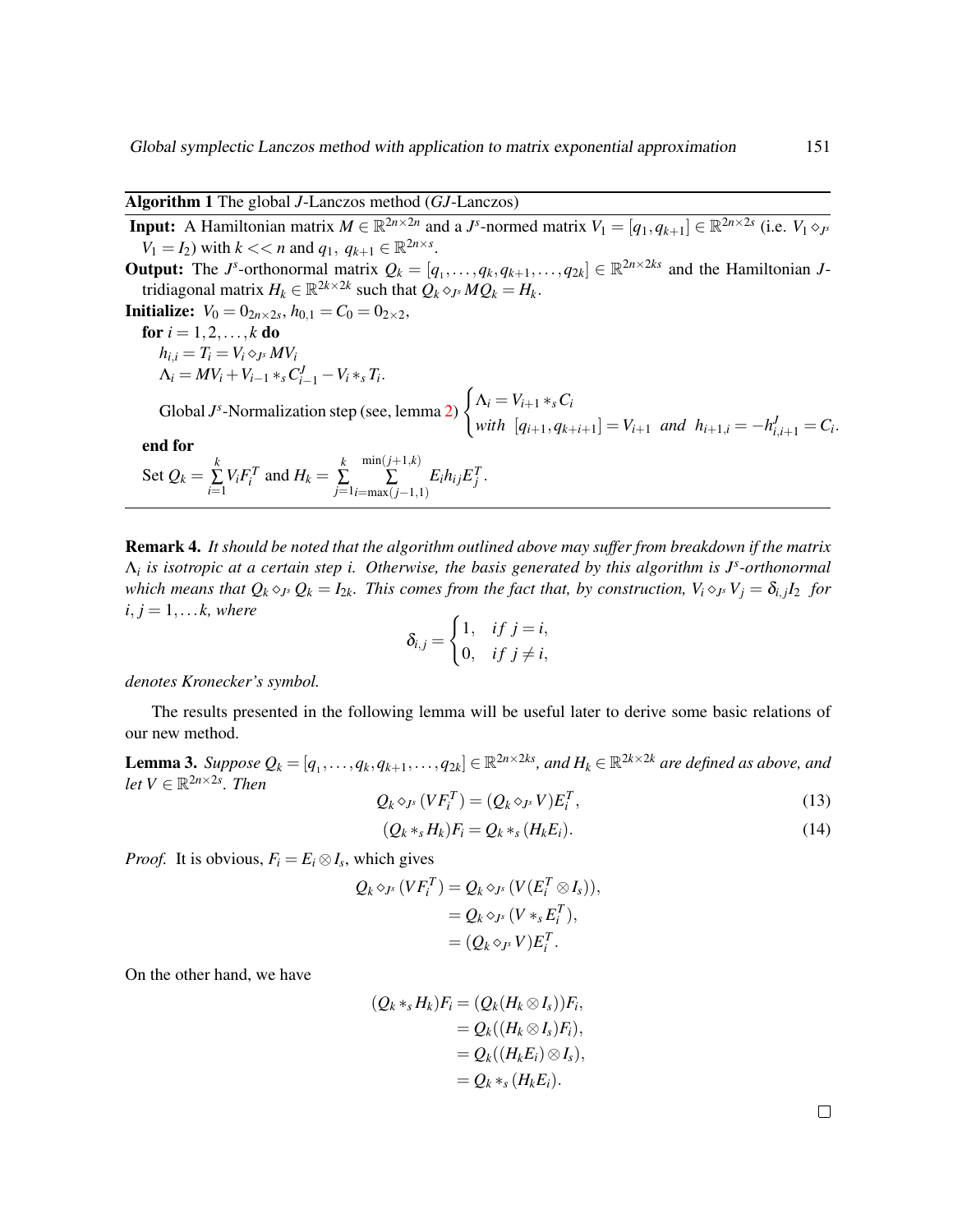<span id="page-9-0"></span>Theorem 1. *According to Algorithm [1,](#page-8-0) the following relationships are derived*

$$
MQ_k = Q_k *_s H_k + (V_{k+1} *_s h_{k+1,k})F_k^T,
$$
  

$$
Q_k \diamond_{J^s} MQ_k = H_k,
$$

*where H<sup>k</sup> has the same Hamiltonian structure as the matrix M.*

*Proof.* From Algorithm [1,](#page-8-0) we have

$$
MQ_kF_i = MV_i = V_{i-1} *_{s} h_{i-1,i} + V_i *_{s} h_{i,i} + V_{i+1} *_{s} h_{i+1,i}.
$$

Given that  $Q_k = \sum_{k=1}^{k}$  $\sum\limits_{j=1}^k V_j F_j^T, H_k = \sum\limits_{j=1}^k$ ∑ *j*=1 min(*j*+1,*k*) ∑ *i*=max(*j*−1,1)  $E_i h_{ij} E_j^T$  and with formula [\(13\)](#page-8-1) of Lemma [3,](#page-8-2) we obtain

$$
MQ_k F_i = V_{i-1} *_{s} h_{i-1,i} + V_i *_{s} h_{i,i} + V_{i+1} *_{s} h_{i+1,i},
$$
  
=  $Q_k *_{s} H_k E_i,$   
=  $(Q_k *_{s} H_k) F_i$  for  $i = 1, ..., k - 1$ .

It follows that, for  $i = k$ ,

$$
MQ_k F_k = MV_k,
$$
  
=  $Q_k *_{s} H_k E_k + V_{k+1} *_{s} h_{k+1,k},$   
=  $(Q_k *_{s} H_k) F_k + V_{k+1} *_{s} h_{k+1,k},$ 

from which, we deduce that

$$
MQ_k = Q_k *_s H_k + (V_{k+1} *_s h_{k+1,k}) F_k^T.
$$

The second relationship is proven using formulas [\(4\)](#page-5-0) and [\(5\)](#page-5-1). Indeed,

$$
Q_k \diamond_{J^s} MQ_k = Q_k \diamond_{J^s} (Q_k *_s H_k) + Q_k \diamond_{J^s} (V_{k+1} *_s h_{k+1,k}) F_k^T,
$$
  
= 
$$
\underbrace{(Q_k \diamond_{J^s} Q_k)}_{I_{2k}} H_k + [Q_k \diamond_{J^s} (V_{k+1} *_s h_{k+1,k})] E_k^T,
$$
  
= 
$$
H_k + [\underbrace{(Q_k \diamond_{J^s} V_{k+1})}_{0_{2k \times 2}} h_{k+1,k}] E_k^T,
$$
  
= 
$$
H_k.
$$

Moreover, it is easy to verify via formulas [\(2\)](#page-5-4) and [\(6\)](#page-5-2) that  $H_k$  has the same Hamiltonian structure as the  $\Box$ matrix *M*.

Remark 5. *If M is skew-Hamiltonian, the matrix H<sup>k</sup> resulting from applying Algorithm1 to M,preserves the same skew-Hamiltonian structure, i.e.*  $H_k^J = (Q_k \diamond_{J^s} M Q_k)^J = H_k$ .

<span id="page-9-1"></span>**Theorem 2.** Suppose that the matrix M is Hamiltonian and skew-symmetric. If  $V_1 = [q_1, q_{k+1}] \in \mathbb{R}^{2n \times 2s}$ *is such that*  $q_{k+1} = -Jq_1$ *, then the blocks*  $(q_l)_l$  generated by Algorithm1 are verifying  $q_{k+i} = -Jq_i$  for  $i = 1, \ldots, k$ . Moreover, the reduced matrix  $H_k$  *is also Hamiltonian and skew-symmetric.*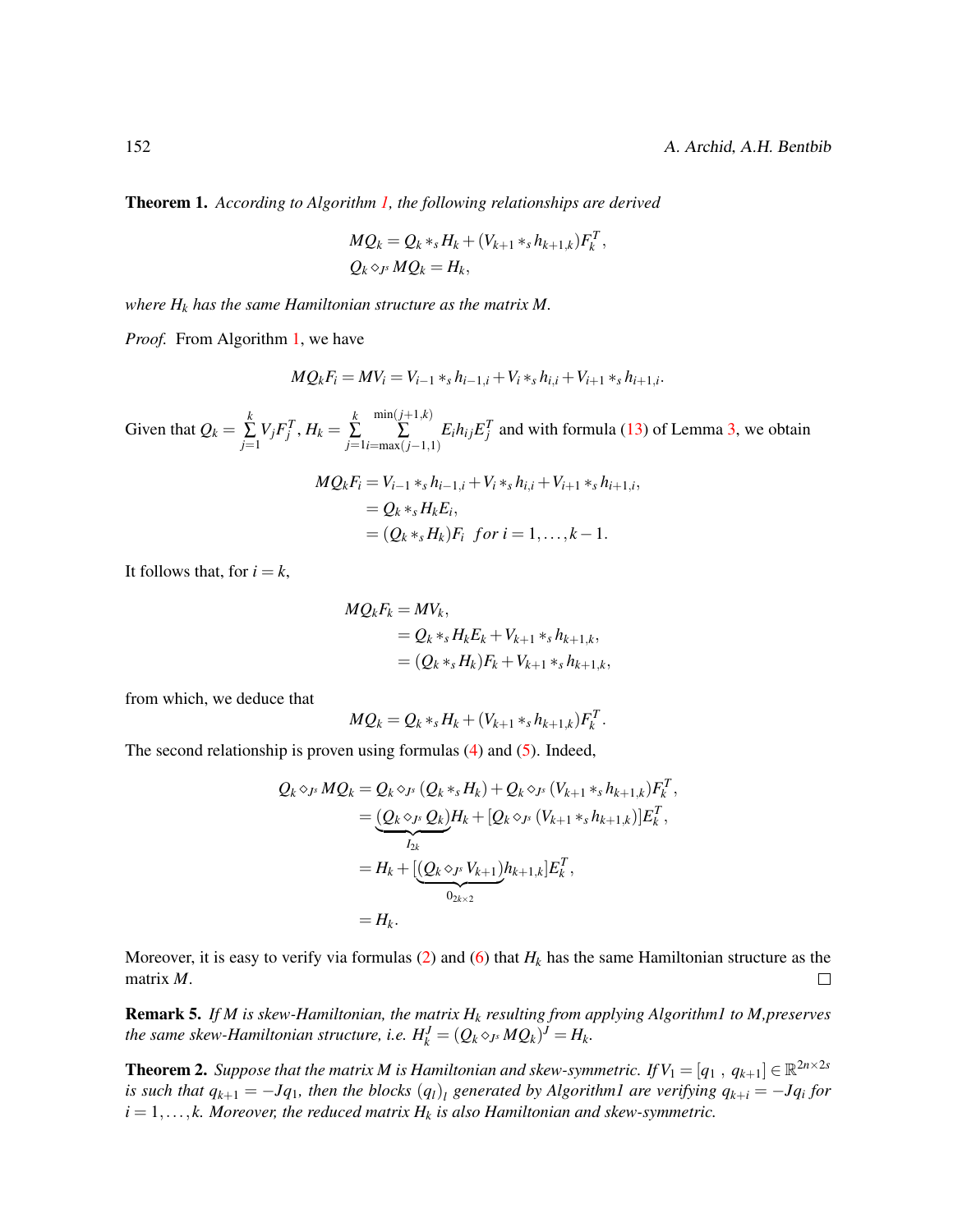*Proof.* The matrix *M* is Hamiltonian and skew-symmetric, this yields *JM* = *MJ*. We first show, by induction, that  $q_{k+i} = -Jq_i$  for  $i = 1, \ldots, k$  which is true for  $i = 1$  according to the hypothesis. From Algorithm1, taking into account that  $q_{k+i-1} = -Jq_{i-1}$  and  $q_{k+i} = -Jq_i$  for a given  $i \leq k-1$ , we have

$$
T_i = V_i \diamond_{J^s} MV_i
$$
  
= 
$$
\begin{pmatrix} -tr(q_{k+i}^TJMq_i) & -tr(q_{k+i}^TJMq_{k+i}) \\ tr(q_i^TJMq_i) & tr(q_i^TJMq_{k+i}) \end{pmatrix}
$$
  
= 
$$
\begin{pmatrix} tr(q_i^TMq_i) & -tr(q_i^TJMq_i) \\ tr(q_i^TJMq_i) & tr(q_i^TMq_i) \end{pmatrix}
$$
  
= 
$$
tr(q_i^TJMq_i) \begin{pmatrix} 0 & -1 \\ 1 & 0 \end{pmatrix}.
$$

This leads to  $a_i = 0$  and  $\beta_i = -\gamma_i$ , and assuming  $c_{i-1} = -b_{i-1}$ , it follows from system [\(10\)](#page-7-0)

$$
\begin{cases}\n\Lambda_i^{(1)} = Mq_i + b_{i-1}q_{i-1} - \beta_i Jq_i, \\
\Lambda_i^{(2)} = -MJq_i - b_{i-1}Jq_{i-1} - \beta_i Jq_{k+i} = -J\Lambda_i^{(1)}.\n\end{cases}
$$

√ This results in  $C_i = \begin{pmatrix} b_i & 0 \\ 0 & 0 \end{pmatrix}$  $=$  $\int^T J \Lambda_i^{(2)}$ <sup>*T*</sup>  $Λ_i^{(1)}$  $\overline{\alpha}I_2$  with  $\alpha = tr(\Lambda_i^{(1)})$  $i^{(2)}$ <sub>*i*</sub> = *tr*( $\Lambda_i^{(1)}$  $\binom{1}{i}$  > 0 as long as *i i*  $0 \quad -c_i$  $V_i^{(1)} \neq 0_{2n \times s}$ . Finally, we obtain  $V_{i+1} = [q_{i+1}, q_{k+i+1}] = \Lambda_i *_{s} C_i^{-1} = \frac{1}{b}$  $\Lambda_i^{(1)}$  $\frac{1}{b_i}[\Lambda_i^{(1)}]$  $\frac{(1)}{i}$  ,  $-J\Lambda_i^{(1)}$  $\binom{1}{i}$ , which means that  $q_{k+i+1} = -Jq_{i+1}$ . This proves the desired result. Furthermore, according to Theorem [1,](#page-9-0)  $H_k$  is Hamiltonian, while the skew-symmetry is simply obtained from the structure of *C<sup>i</sup>* and *T<sup>i</sup>* .  $\Box$ 

## <span id="page-10-0"></span>4 Approximation of the matrix exponential operator

The approximation of the matrix-matrix product  $exp(M)V$  for a large-scale square matrix *M* and a given tall matrix *V* is the focus of this paper. This interest comes from the vast role that approximation of the matrix exponential operator plays in many scientific areas. It's the key element of many exponential integrators to solve systems of ordinary differential equations (ODEs) or time-dependent partial differential equations (PDEs) [\[4\]](#page-15-5). The use of Krylov subspace approaches in this context has been proposed in the literature  $[1, 7, 8, 10, 12, 13, 20, 32]$  $[1, 7, 8, 10, 12, 13, 20, 32]$  $[1, 7, 8, 10, 12, 13, 20, 32]$  $[1, 7, 8, 10, 12, 13, 20, 32]$  $[1, 7, 8, 10, 12, 13, 20, 32]$  $[1, 7, 8, 10, 12, 13, 20, 32]$  $[1, 7, 8, 10, 12, 13, 20, 32]$  $[1, 7, 8, 10, 12, 13, 20, 32]$  $[1, 7, 8, 10, 12, 13, 20, 32]$  $[1, 7, 8, 10, 12, 13, 20, 32]$  $[1, 7, 8, 10, 12, 13, 20, 32]$  $[1, 7, 8, 10, 12, 13, 20, 32]$  $[1, 7, 8, 10, 12, 13, 20, 32]$  $[1, 7, 8, 10, 12, 13, 20, 32]$  $[1, 7, 8, 10, 12, 13, 20, 32]$ . The approximation procedure for  $\exp(M)V$  taking into account structural properties of *M* and *V* is more efficient and more accurate when *M* is a Hamiltonian and skew-symmetric matrix or simply Hamiltonian. The preservation of geometric properties is necessary for the effectiveness of some geometric integration methods  $[9, 28]$  $[9, 28]$  $[9, 28]$ . Structure-preserving methods can be used, for example, to compute Lyapunov exponents of dynamical systems and geodesics (see  $[5, 7]$  $[5, 7]$  $[5, 7]$ ). Our goal in this section is to present a structure-preserving approximation of the matrix-matrix product exp(*M*)*V*, applying global *J*-Lanczos process for a given 2*n*-by-2*n* Hamiltonian, skew-symmetric matrix *M* and a 2*n*-by-2*s* rectangular matrix *V* ( $s \ll n$ ). The proposed approach is new, differs from those given in  $[1, 27]$  $[1, 27]$  $[1, 27]$ , and seems to give better results.

The next lemma provides an important result given in  $[27]$  which will be of interest in the later discussion.

<span id="page-10-1"></span>**Lemma 4.** If M is a  $2n \times 2n$  real Hamiltonian matrix, then  $exp(M)$  is symplectic. If M is in addition *skew-symmetric, then* exp(*M*) *is orthogonal and symplectic.*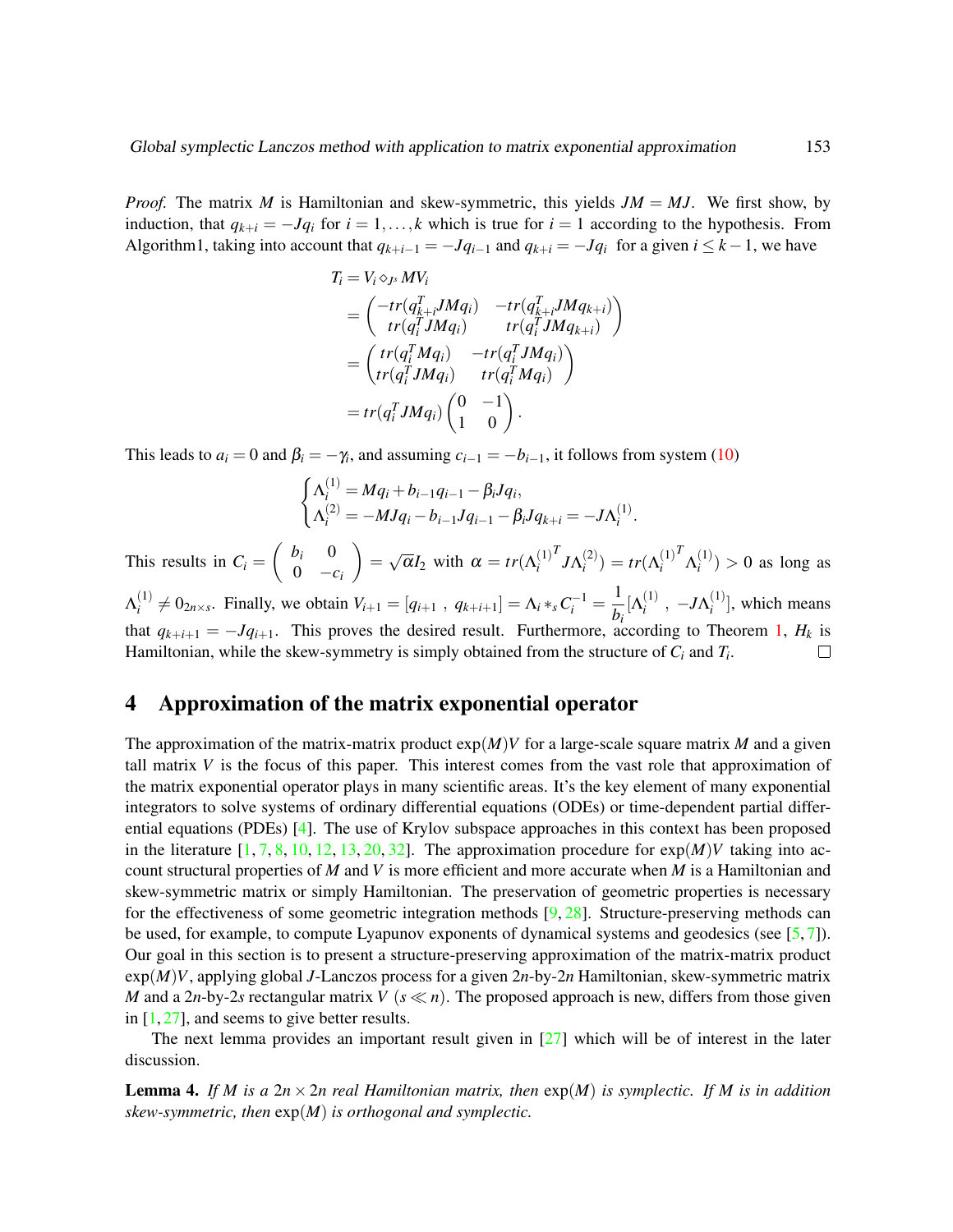*Proof.* Indeed,  $exp(M)^J exp(M) = exp(M^J) exp(M) = exp(-M) exp(M) = I_{2n}$ , and the same result remains true for the superscript *T*.  $\Box$ 

In the following theorem, we will have an approximation of  $exp(M)V$  that preserves the global  $J^s$ norm of *V* defined in Lemma [2.](#page-5-6)

**Theorem 3.** Let  $M \in \mathbb{R}^{2n \times 2n}$  be a Hamiltonian matrix, and  $V = [\tilde{V_1}, \tilde{V_2}] \in \mathbb{R}^{2n \times 2s}$  where  $\tilde{V_1}$ ,  $\tilde{V_2} \in \mathbb{R}^{2n \times s}$ , *and C is its global J<sup>s</sup> -norm (defined in Lemma [2\)](#page-5-6). Assuming that Q<sup>k</sup> and H<sup>k</sup> are generated by Algorithm* 1*. Then, for any polynomial pk*−<sup>1</sup> *of degree less than k* −1*, the following formula is satisfied.*

$$
p_{k-1}(M)(V) = Q_k *_{s}(p_{k-1}(H_k)E_1C).
$$

*It follows that*

$$
\exp(M)V \simeq Q_k *_s (\exp(H_k)E_1C),
$$

which verifies that  $W_k\diamond_{J^s}W_k=V\diamond_{J^s}V=tr(\tilde{V_1}^TJ\tilde{V_2})I_2$ , with  $W_k=Q_k*_s(\exp(H_k)E_1C).$ 

*Proof.* Suppose that  $Q_k$  and  $H_k$  are the results of  $k$  steps of the global *J*-Lanczos algorithm. Then we have

$$
MQ_k = Q_k *_s H_k + (V_{k+1} *_s h_{k+1,k}) F_k^T \quad and \quad Q_k \diamond_{J^s} MQ_k = H_k.
$$

It was shown that the *J*<sup>s</sup>-normalized matrix associated with *V* is given by  $V_1 = V *_s C^{-1}$ , which leads to  $V = V_1 *_{s} C = Q_{k} F_1 *_{s} C$ . We will prove by induction that  $M^{i} V = (Q_{k} *_{s} H_{k}^{i}) F_1 *_{s} C$ , for  $i = 0, 1, ... k - 1$ . The statement is obviously true for  $i = 0$ , as well as for  $i = 1$ , indeed,

$$
MV = M(Q_kF_1 *_s C),
$$
  
=  $MQ_kF_1 *_s C,$   
=  $[(Q_k *_s H_k)F_1 + (V_{k+1} *_s h_{k+1,k})F_k^T F_1] *_s C,$   
=  $(Q_k *_s H_k)F_1 *_s C.$ 

Suppose that the result is true for a given  $i \leq k - 2$ , it implies that,

$$
M^{i+1}V = M[(Q_k *_s H_k^i)F_1 *_s C],
$$
  
=  $(MQ_k *_s H_k^i)F_1 *_s C,$   
=  $[(Q_k *_s H_k) *_s H_k^i] F_1 *_s C + \underbrace{[((V_{k+1} *_s h_{k+1,k})F_k^T) *_s H_k^i] F_1 *_s C},$   
=  $(Q_k *_s H_k^{i+1})F_1 *_s C.$ 

We therefore conclude that,  $p_{k-1}(M)V = (Q_k *_s p_{k-1}(H_k))F_1 *_s C$  for all polynomials  $p_{k-1}$  of degree  $\leq k-1$ , which can also be written using formulas [\(1\)](#page-4-0) and [\(14\)](#page-8-3)

$$
p_{k-1}(M)(V) = Q_k *_{s}(p_{k-1}(H_k)E_1C).
$$

This eventually leads us to the following approximation

$$
\exp(M)V \simeq Q_k *_s (\exp(H_k)E_1C).
$$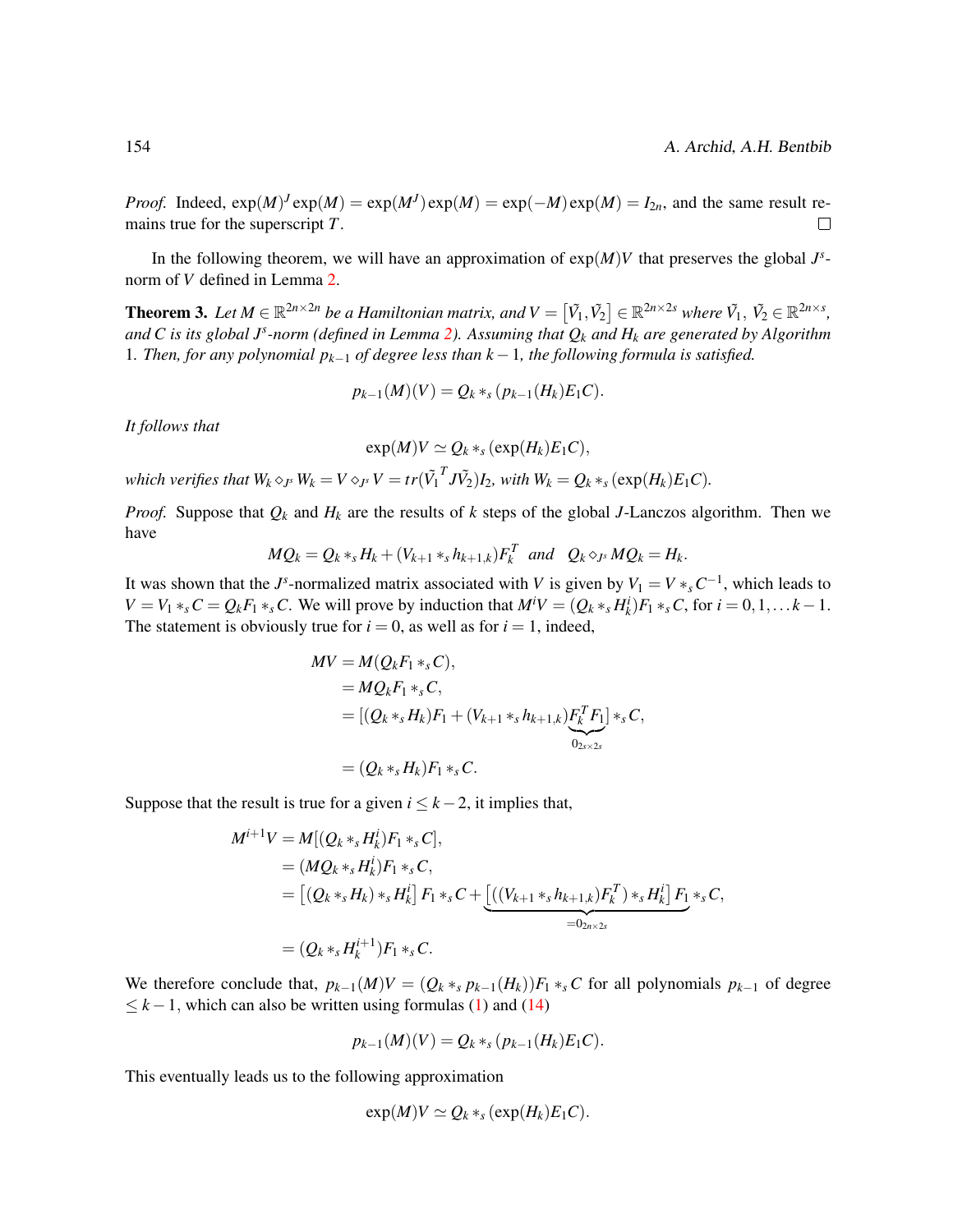Moreover, using formula  $(7)$ , we obtain

$$
W_k \diamond_{J^s} W_k = [Q_k *_s (\exp(H_k)E_1C)] \diamond_{J^s} [Q_k *_s (\exp(H_k)E_1C)],
$$
  
\n
$$
= (\exp(H_k)E_1C)^J [Q_k \diamond_{J^s} Q_k] (\exp(H_k)E_1C),
$$
  
\n
$$
= C^J \left[E_1^J \exp(H_k)^J \underbrace{(Q_k \diamond_{J^s} Q_k)}_{=I_{2k}} \exp(H_k)E_1\right]C,
$$
  
\n
$$
= C^J \left[E_1^J \underbrace{\exp(H_k)^J \exp(H_k)}_{=I_{2k}} E_1\right]C,
$$
  
\n
$$
= C^J C,
$$

such that, according to Lemma [2,](#page-5-6)  $C^{J}C = V \diamond_{J^{s}} V = tr(\tilde{V}_{1}^{T} J \tilde{V}_{2}) I_{2}$ .

**Remark 6.** If V is given by  $V = [\tilde{V}_1, -J\tilde{V}_1] \in \mathbb{R}^{2n \times 2s}$  $V = [\tilde{V}_1, -J\tilde{V}_1] \in \mathbb{R}^{2n \times 2s}$  $V = [\tilde{V}_1, -J\tilde{V}_1] \in \mathbb{R}^{2n \times 2s}$ , and according to Theorem 2 and Lemma [4,](#page-10-1) if *M, in addition to being Hamiltonian, is a skew-symmetric matrix, then*  $\exp(H_k)$  *is both orthogonal and symplectic.*

## <span id="page-12-0"></span>5 Numerical experiments

The numerical examples below illustrate the effectiveness of the proposed global *J*-Lanczos method when applied to approximate an operator of the form  $exp(M)V$  by comparing our approach with those given in  $[1, 27]$  $[1, 27]$  $[1, 27]$  which based on the block symplectic Lanczos method. Using the Frobenius norm, we examine the accuracy of  $W_k = Q_k *_{s} (\exp(H_k) E_1 C)$  as an approximation of  $\exp(M)V$  (i.e.  $\|\exp(M)V - \pi\|$  $Q_k *_{s} (\exp(H_k) E_1 C) ||_F$ ) when the dimension of Krylov's space *k* increases. The matrices in Example [1](#page-12-1) are constructed similarly to the matrices in Example 3.4 described by Lopez and Simoncini in [\[27\]](#page-16-14). The 2*n*-by-2*s* matrix *V* is given by  $V = [X, -JX]$ , where  $X = \exp(G)I_{2n \times s}$ , with *G* being a 2*n*-by-2*n* skew-symmetric and Hamiltonian matrix derived in the same way as *M*. Here  $I_{2n\times s}$  consists of the first *s* columns of the identity matrix  $I_{2n}$  $I_{2n}$  $I_{2n}$ . The test matrices used in Examples 2 and [3](#page-14-1) are taken from the Matrix Market (<http://math.nist.gov/MatrixMarket/>). All our experiments were performed using Matlab 2015*a*. The vertical axis in all given figures represents 10 ∗ log<sub>10</sub> of error except in Figures [3](#page-13-0) and [6](#page-13-1) where the error is represented directly.

<span id="page-12-1"></span>Example 1. In this first example, we consider a 10000-by-10000 skew-symmetric and Hamiltonian matrix *M* defined as

$$
M=\begin{pmatrix}M_1&M_2\\-M_2&M_1\end{pmatrix},
$$

where  $M_1$  and  $M_2$  are the 5000-by-5000 skew-symmetric and symmetric parts, respectively, of two different matrices with normally distributed random entries. For *s* = 5, varying m from 1 to 500,we obtain the error displayed in the Figure [1.](#page-13-2) In order to make a comparison between our approach and those given in ( $[1,27]$  $[1,27]$ ) simultaneously, we take  $n = 1500$  and  $s = 2$ , we then obtain the error indicated in the Figures [2](#page-13-3) and [3.](#page-13-0)

 $\Box$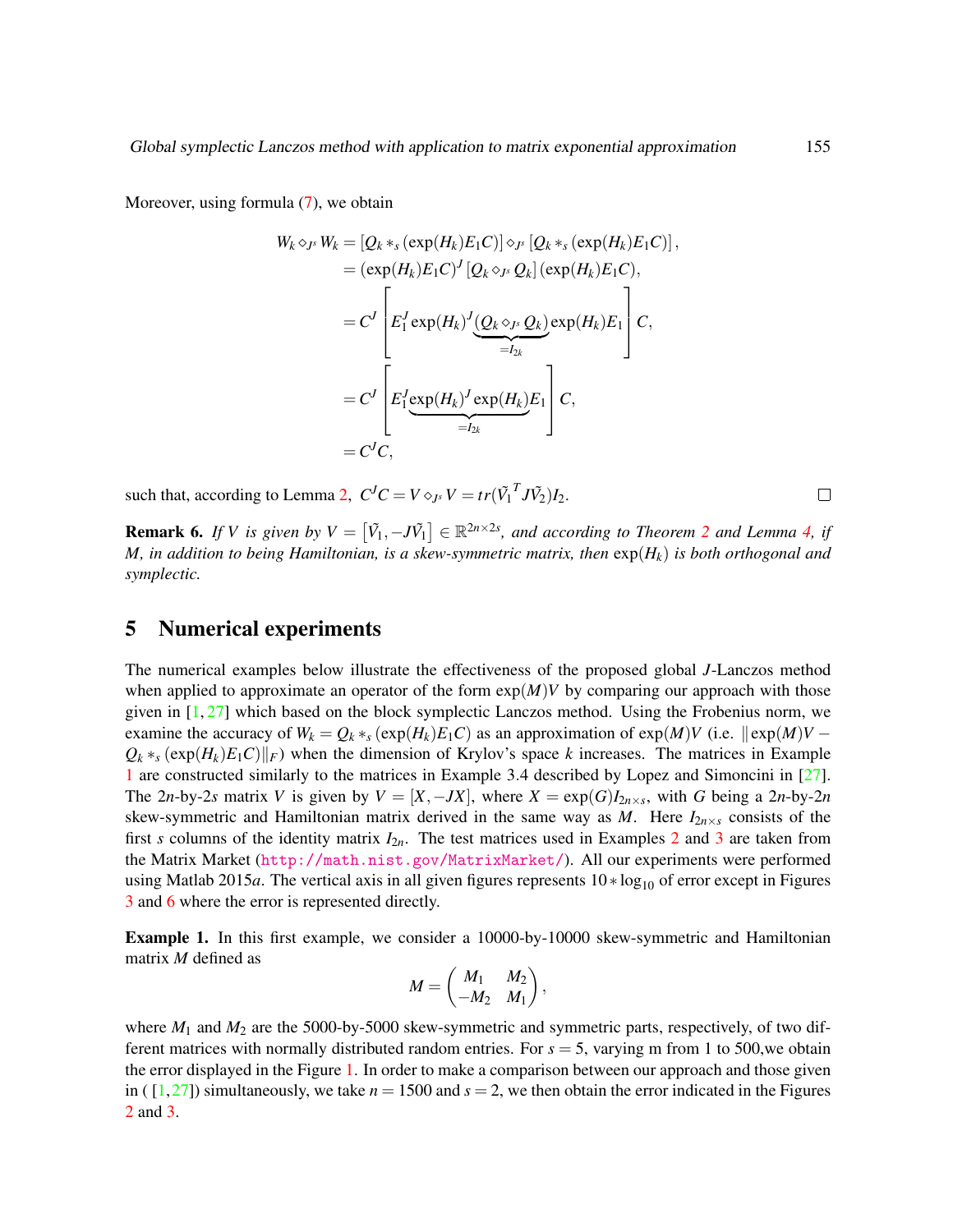



<span id="page-13-2"></span>

<span id="page-13-0"></span>Figure 3: Error of the exponential approximation when  $s = 2$  and *k* varies from 161 to 300.



<span id="page-13-5"></span>Figure 5: Error of the exponential approximation when  $s = 2$  and *k* varies from 1 to 300.



<span id="page-13-3"></span>Figure 2: Error of the exponential approximation when  $s = 2$  and  $k$  varies from 1 to 300.



<span id="page-13-4"></span>Figure 4: Error of the exponential approximation using GJ-Lanczos method when  $s = 6$  and *k* varies from 1 to 350.



<span id="page-13-1"></span>Figure 6: Error of the exponential approximation when  $s = 2$  and *k* varies from 181 to 261.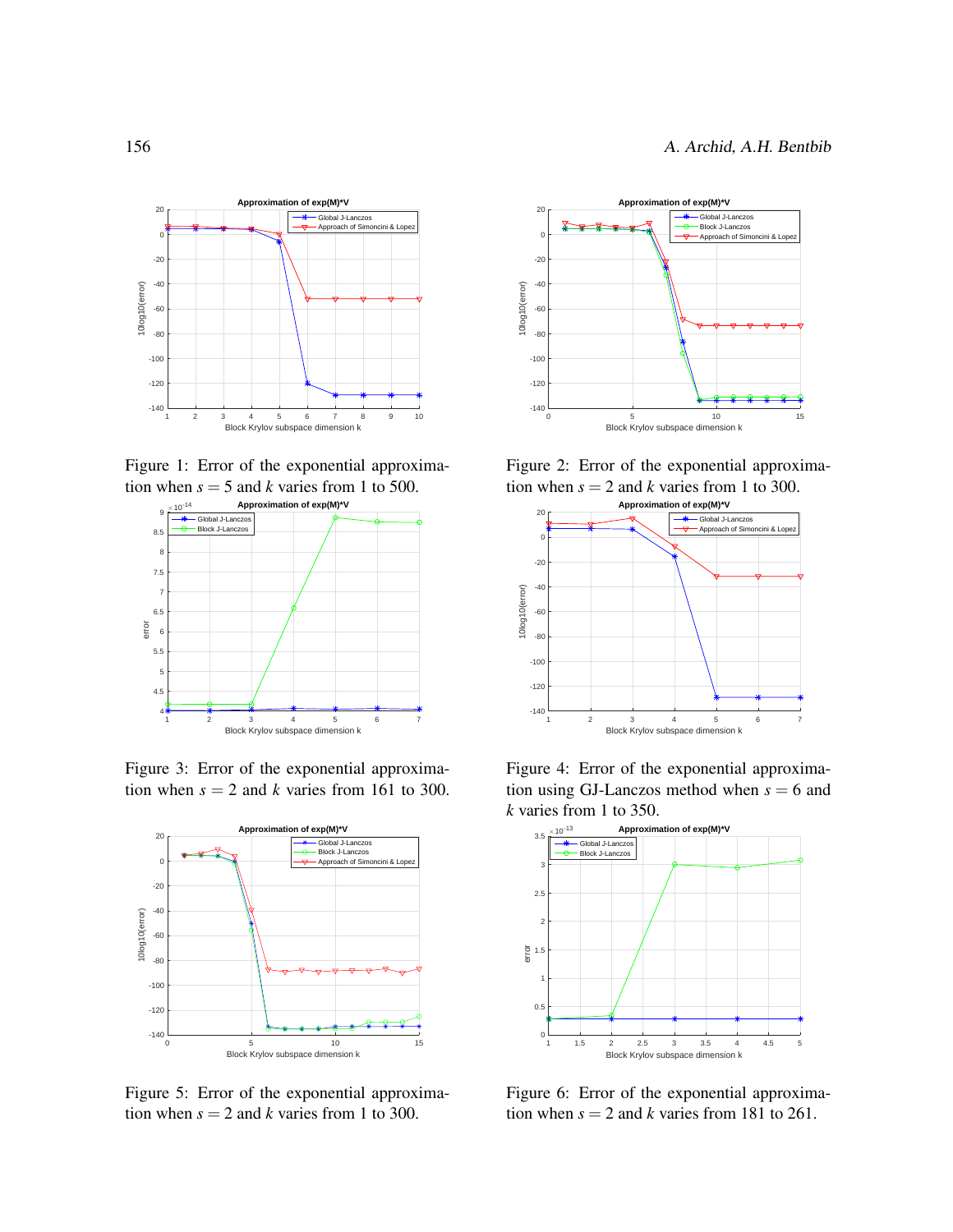

<span id="page-14-2"></span>Figure 7: Error of the exponential approxima- Figure 8: Error of the exponential approximation when  $s = 5$  and *k* varies from 1 to 50. tion when  $s = 2$  and *k* varies from 1 to 50.

<span id="page-14-0"></span>Example 2. In this example, we consider a 10000×10000 skew-symmetric and Hamiltonian matrix *M* constructed as follows

<span id="page-14-3"></span>
$$
M = \begin{pmatrix} M_1 & M_2 \\ -M_2 & M_1 \end{pmatrix}.
$$

The blocks  $M_1$  and  $M_2$  are the *n*-by-*n* skew-symmetric and symmetric parts, respectively.  $M_1$  is taken as a random matrix with normally distributed numbers and  $M_2 = \text{gall} \text{ery}(^\prime \text{ris}', n)$  is a 5000  $\times$  5000 symmetric Hankel matrix, with elements  $M(i, j) = 0.5/(n-i-j+1.5)$ , for  $i, j = 1, \ldots, n$ . For  $s = 6$ , we get Figure [4.](#page-13-4) For a matrix of size 2000-by-2000, with *s* = 2, Figures [5](#page-13-5) and [6](#page-13-1) and illustrate the performances of the methods proposed in this study.

<span id="page-14-1"></span>Example 3. For this example, we wish to examine the evolution of the error relative to the approximation of  $exp(M)V$ , when the matrix *M* is Hamiltonian but not necessarily skew-symmetric, for this reason, we consider a  $10000 \times 10000$  Hamiltonian matrix *M* given as follows

$$
M=\begin{pmatrix} M_1 & -M_2 \\ -M_3 & M_1 \end{pmatrix},
$$

where  $M_1$  and  $M_2$  are the *n*-by-*n* skew-symmetric and symmetric parts, respectively.  $M_1$  is taken as Hansen matrix and  $M_2 = \text{gallery}('ris', n)$  is a 5000 × 5000 symmetric Hankel matrix, with elements  $M(i, j) = 0.5/(n - i - j + 1.5)$ , for  $i, j = 1, ..., n$ .  $M_3 = \text{shaw}(n)$  is a 5000 × 5000 symmetric Hansen matrix. For  $s = 5$ , in the Figure [7,](#page-14-2) we find the error committed when approximating  $exp(A)V$ . Let  $n = 1000$ ,  $s = 2$ , we have the following error shown in the Figure [8.](#page-14-3)

## 6 Conclusion

In this paper, we have presented a global approach to the symplectic Lanczos method based on a new version of symplectic global like-orthogonalization and symplectic global like-normalization. The developed global *J*-Lanczos method, in addition to being robust in particular in terms of computational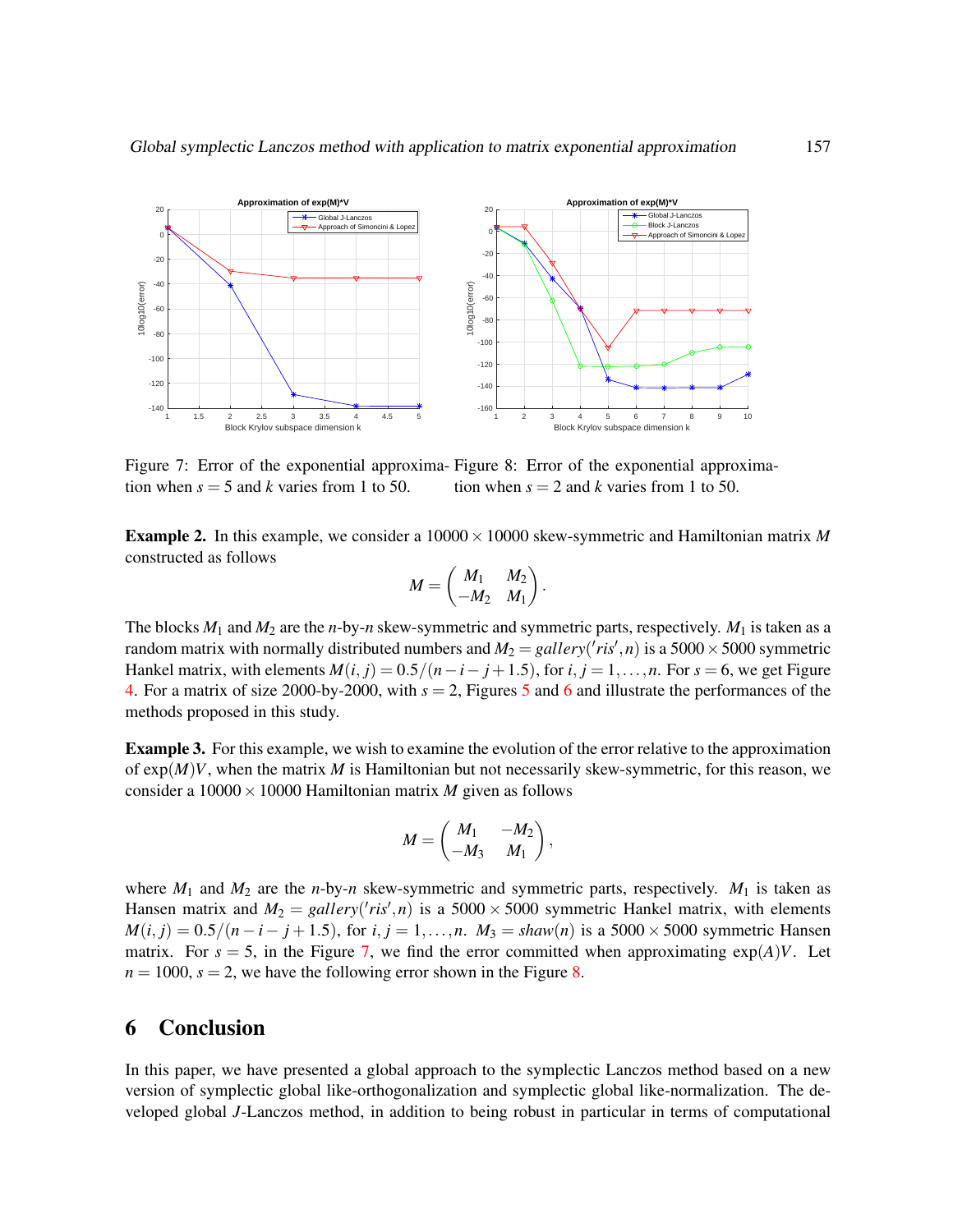time which has been observed during the calculations and being easily implementable, presents a considerable numerical efficiency compared to the block *J*-Lanczos method, when applied to approximate the exponential matrix-matrix operator  $exp(M)V$  for a given large square Hamiltonian matrix M and a tall and skinny matrix *V*, preserving the geometric property of *V*.

## Acknowledgements

The authors gratefully acknowledge the journal's editor and anonymous referees for their valuable and pertinent comments and suggestions that significantly improved the paper.

## References

- <span id="page-15-3"></span>[1] A. Archid, A.H. Bentbib, S. Agoujil, *A Block J-Lanczos method for Hamiltonian matrices*, Electron. Trans. Numer. Anal. 52 (2020) 26–42.
- <span id="page-15-0"></span>[2] A. Ataei, F. Toutounian, *GGMRES: A GMRES–type algorithm for solving singular linear equations with index one*, J. Math. Model. 5 (2017) 1–14.
- <span id="page-15-4"></span>[3] P. Benner, H. Fabender, *An implicitly restarted symplectic Lanczos method for the Hamiltonian eigenvalue problem*, Linear Algebra Appl. 263 (1997) 75–111.
- <span id="page-15-5"></span>[4] J.C. Bowman, *Structure-preserving, exponential discretizations of initial value problems*, Can. Appl. Math. Q. 14 (2006) 223–237.
- <span id="page-15-11"></span>[5] T.J. Bridges, S. Reich, *Computing Lyapunov exponents on a Stiefel manifold*, Phys. D 156 (2001) 219–238.
- <span id="page-15-2"></span>[6] A. Bunse-Gerstner, V. Mehrmann, *A symplectic QR like algorithm for the solution of the real algebraic Riccati equation*, IEEE Trans. Automat. Control 31 (1986) 1104–1113.
- <span id="page-15-6"></span>[7] E. Celledoni, I. Moret, *A Krylov projection method for systems of ODEs*, Appl. Numer. Math. 24 (1997) 365–378.
- <span id="page-15-7"></span>[8] E. Celledoni, A. Iserles, *Methods for the approximation of the matrix exponential in a Lie-algebraic setting*, IMA J. Numer. Anal. 21 (2001) 463–488.
- <span id="page-15-10"></span>[9] M. Chyba, E. Hairer, G. Vilmart, *The role of symplectic integrators in optimal control*, Optimal Control Appl. Methods 30 (2009) 367–382.
- <span id="page-15-8"></span>[10] N.D. Buono, L. Lopez, R. Peluso, *Computation of the exponential of large sparse skew-symmetric matrices*, SIAM J. Sci. Comput. 27 (2005) 278–293.
- <span id="page-15-1"></span>[11] G. Ebadi, S. Rashedi, *New variants of the global Krylov type methods for linear systems with multiple right-hand sides arising in elliptic PDEs*, Comput. Methods Differ. Equ. 6 (2018) 111- 127.
- <span id="page-15-9"></span>[12] T. Eirola, A. Koskela, *Krylov integrators for Hamiltonian systems*, BIT 59 (2019) 57–76.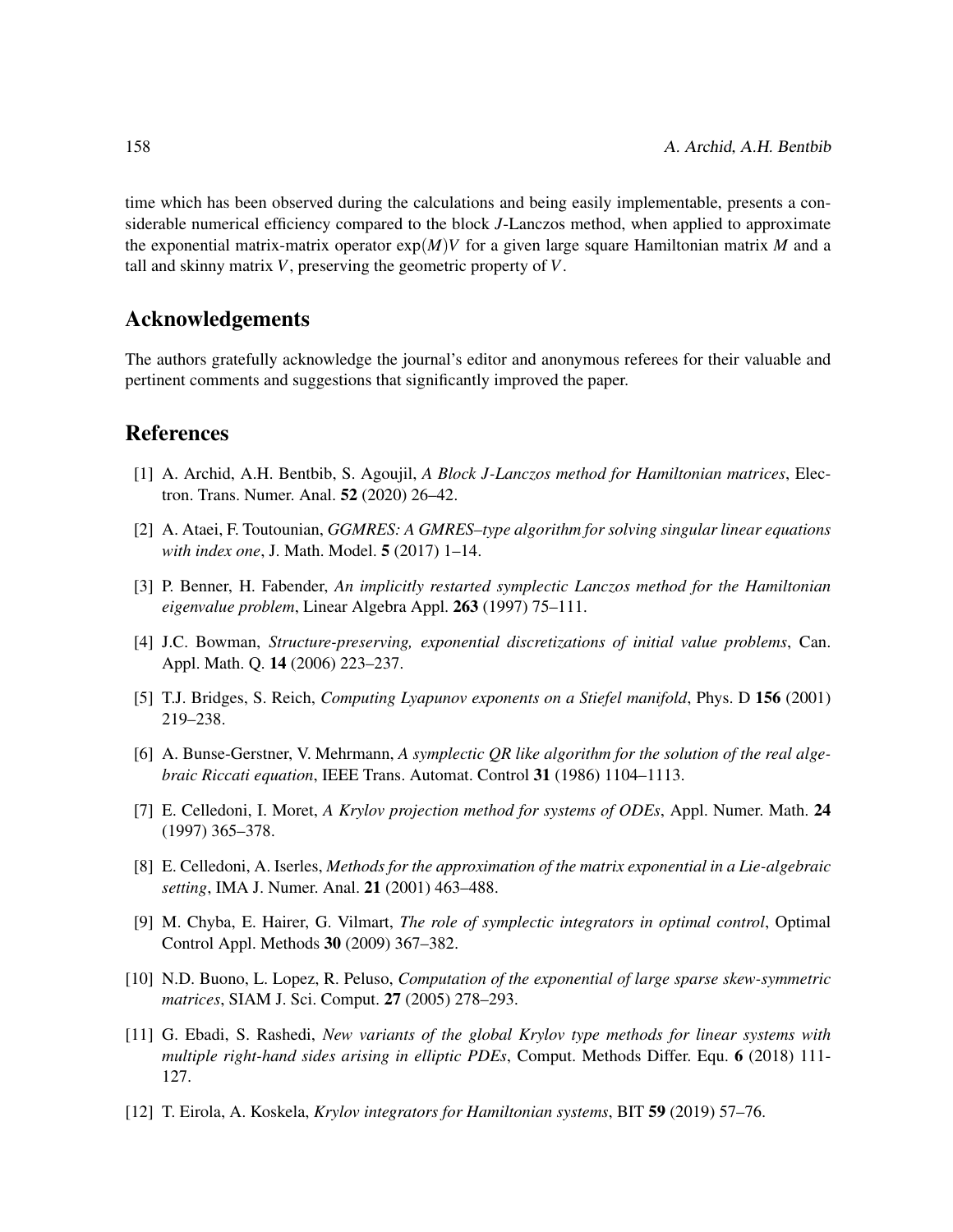- <span id="page-16-8"></span>[13] W.R. Ferng, W.W. Lin, C.S. Wang, *The shift-inverted J-Lanczos algorithm for the numerical solutions of large sparse algebraic Riccati equations*, Comput. Math. Appl. 38 (1999) 253–255.
- <span id="page-16-9"></span>[14] W.R. Ferng, W.W. Lin, C.S. Wang, *A Structure-Preserving Lanczos-type Algorithm with Application to Control Problems*, Proceedings of the 36th IEEE Conference on Decision and Control, San Diego, Califoria USA, December 1997.
- <span id="page-16-10"></span>[15] R.A. Friesner, L.S. Tuckerman, B.C. Dornblaser, T.V. Russo, *A method for exponential propagation of large systems of stiff nonlinear differential equations*, J. Sci. Comput. 4 (1989) 327–354.
- <span id="page-16-11"></span>[16] E. Gallopoulos, Y. Saad, *Efficient solution of parabolic equations by Krylov approximation methods*, SIAM J. Sci. Stat. Comput. 13 (1992) 1236–1264.
- <span id="page-16-4"></span>[17] C. Gu, Z. Yang, *Global SCD algorithm for real positive definite linear systems with multiple righthand sides*, App. Math. Comput. 189 (2007) 59–67.
- [18] A. Hasanpour, M. Mojarrab, *A block preconditioner for the Gl-LSMR algorithm*, J. Math. Model. 9 (2021) 347–359.
- <span id="page-16-2"></span>[19] M. Heyouni, *The global Hessenberg and global CMRH methods for linear systems with multiple right-hand sides*, Numer. Algorithms 26 (2001) 317–332.
- <span id="page-16-12"></span>[20] M. Hochbruck, C. Lubich, *On Krylov subspace approximations to the matrix exponential operator*, SIAM J. Numer. Anal. 34 (1997) 1911–1925.
- <span id="page-16-7"></span>[21] M. Jamshidi, *An overview on the solutions of the algebraic matrix Riccati equation and related problems*, Large Scale Syst. 1 (1980) 167–192.
- <span id="page-16-0"></span>[22] K. Jbilou, A. Messaoudi, H. Sadok, *Global FOM and GMRES algorithms for matrix equations*, Appl. Numer. Math. 31 (1999) 49–63.
- <span id="page-16-1"></span>[23] K. Jbilou, H. Sadok, *Global Lanczos-based methods with applications*, Technical Report LMA 42, University of the Littoral Opal Coast (ULCO), Calais, France, 1997.
- <span id="page-16-3"></span>[24] K. Jbilou, H. Sadok, A. Tinzefte, *Oblique projection methods for linear systems with multiple righthand sides*, Electron. Trans. Numer. Anal. 20 (2005) 119–138.
- <span id="page-16-5"></span>[25] S. Karimi, *Global conjugate gradient method for solving large general Sylvester matrix equation*, J. Math. Model. 1 (2013) 15–27.
- <span id="page-16-6"></span>[26] Y. Lin, *Implicitly restarted global FOM and GMRES for nonsymmetric matrix equations and Sylvester equations*, Appl. Math. Comput. 167 (2005) 1004–1025.
- <span id="page-16-14"></span>[27] L. Lopez, V. Simoncini, *Preserving geometric properties of the exponential matrix by block Krylov subspace methods*, BIT 46 (2006) 813–830.
- <span id="page-16-13"></span>[28] R.I. McLachlan, G. Reinout, W. Quispel, *Geometric integrators for ODEs*, J. Phys. A 39 (2006) 5251–5285.